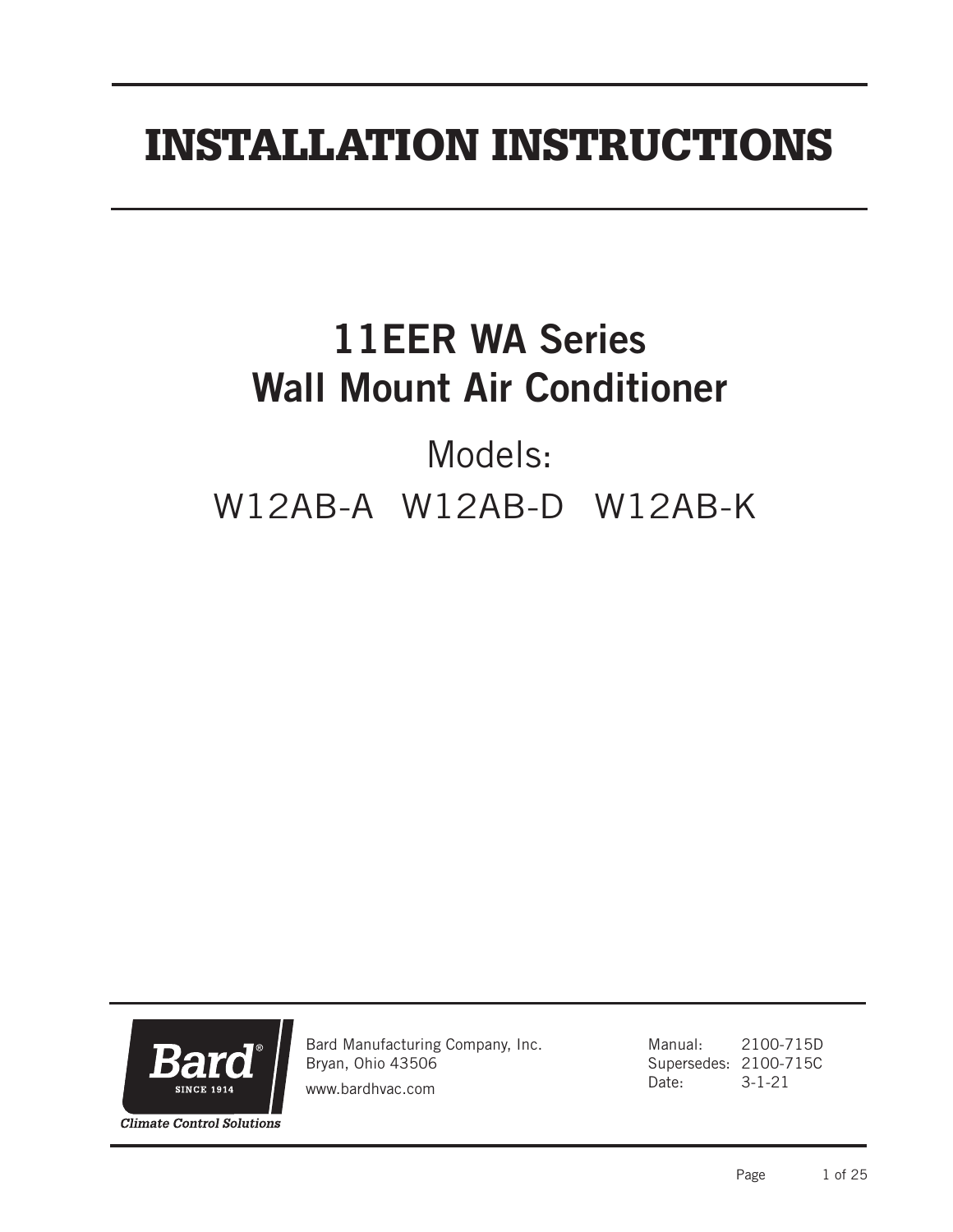# **CONTENTS**

| <b>Getting Other Information and Publications3</b>   |  |
|------------------------------------------------------|--|
| Wall Mount General Information  4                    |  |
| Air Conditioner Wall Mount Model Nomenclature 4      |  |
|                                                      |  |
|                                                      |  |
|                                                      |  |
|                                                      |  |
|                                                      |  |
|                                                      |  |
| Basic Installation Design and Application Planning 6 |  |
|                                                      |  |
|                                                      |  |
|                                                      |  |
| Indoor Ducted and Non-Ducted Applications 6          |  |
|                                                      |  |
|                                                      |  |
|                                                      |  |
| Thermostat or Indoor Temperature Sensor              |  |
|                                                      |  |
|                                                      |  |
|                                                      |  |
|                                                      |  |
| Wall Mount Installation to Wall Surface  8           |  |
|                                                      |  |
|                                                      |  |
| Low Voltage (24VAC) Connections 13                   |  |
|                                                      |  |
| Balanced Climate <sup>™</sup> Feature 13             |  |
|                                                      |  |
|                                                      |  |
|                                                      |  |
|                                                      |  |
| Topping Off System Charge  17                        |  |
|                                                      |  |
|                                                      |  |
|                                                      |  |
|                                                      |  |
|                                                      |  |
| Balanced Climate <sup>™</sup> Mode 18                |  |
|                                                      |  |
| Compressor Control Module 18                         |  |
|                                                      |  |
|                                                      |  |
| Short Cycle/Delay-on-Break  18                       |  |
|                                                      |  |
| High Pressure Detection 19                           |  |
|                                                      |  |
| Brownout Protection with Adjustment 19               |  |
|                                                      |  |

| Speed Tap 1 - Balanced Climate  24  |  |
|-------------------------------------|--|
| Speed Tap 2 - Default Cooling &     |  |
| Heating  24                         |  |
| Speed Tap 3 - Optional HI Cooling & |  |
| Heating  24                         |  |
|                                     |  |

#### FIGURES

| Figure 1 |                                                 |  |
|----------|-------------------------------------------------|--|
| Figure 2 |                                                 |  |
| Figure 3 |                                                 |  |
| Figure 4 | Wall Mounting Instructions  11                  |  |
| Figure 4 | Wall Mounting Instructions  11                  |  |
| Figure 6 | Common Wall Mounting Installations  12          |  |
| Figure 7 | Programmable Thermostat                         |  |
|          |                                                 |  |
| Figure 8 | Non-Programmable Thermostat                     |  |
|          |                                                 |  |
|          | Figure 9 8201-169 Compressor Control Module  19 |  |
|          |                                                 |  |

#### TABLES

| Table 1  | <b>Clearance Required for Service Access</b><br>and Adequate Condenser Airflow 8 |  |
|----------|----------------------------------------------------------------------------------|--|
| Table 2  | Wall Thermostats  14                                                             |  |
| Table 3  |                                                                                  |  |
| Table 4  | Thermostat Wire Size 14                                                          |  |
| Table 5  | Fan Blade Dimensions 21                                                          |  |
| Table 6  | Cooling Pressure - Standard Airflow 22                                           |  |
| Table 7  | Cooling Pressure - Balanced Climate                                              |  |
|          |                                                                                  |  |
| Table 8  | Electrical Specifications  23                                                    |  |
| Table 9  | Recommended Airflow  24                                                          |  |
| Table 10 | <b>Blower Speeds for Unit Operational</b>                                        |  |
|          |                                                                                  |  |
| Table 11 | Indoor Blower Performance 25                                                     |  |
| Table 12 |                                                                                  |  |
| Table 13 | Maximum ESP - Electric Heat Only  25                                             |  |
| Table 14 | Vent and Control Options  25                                                     |  |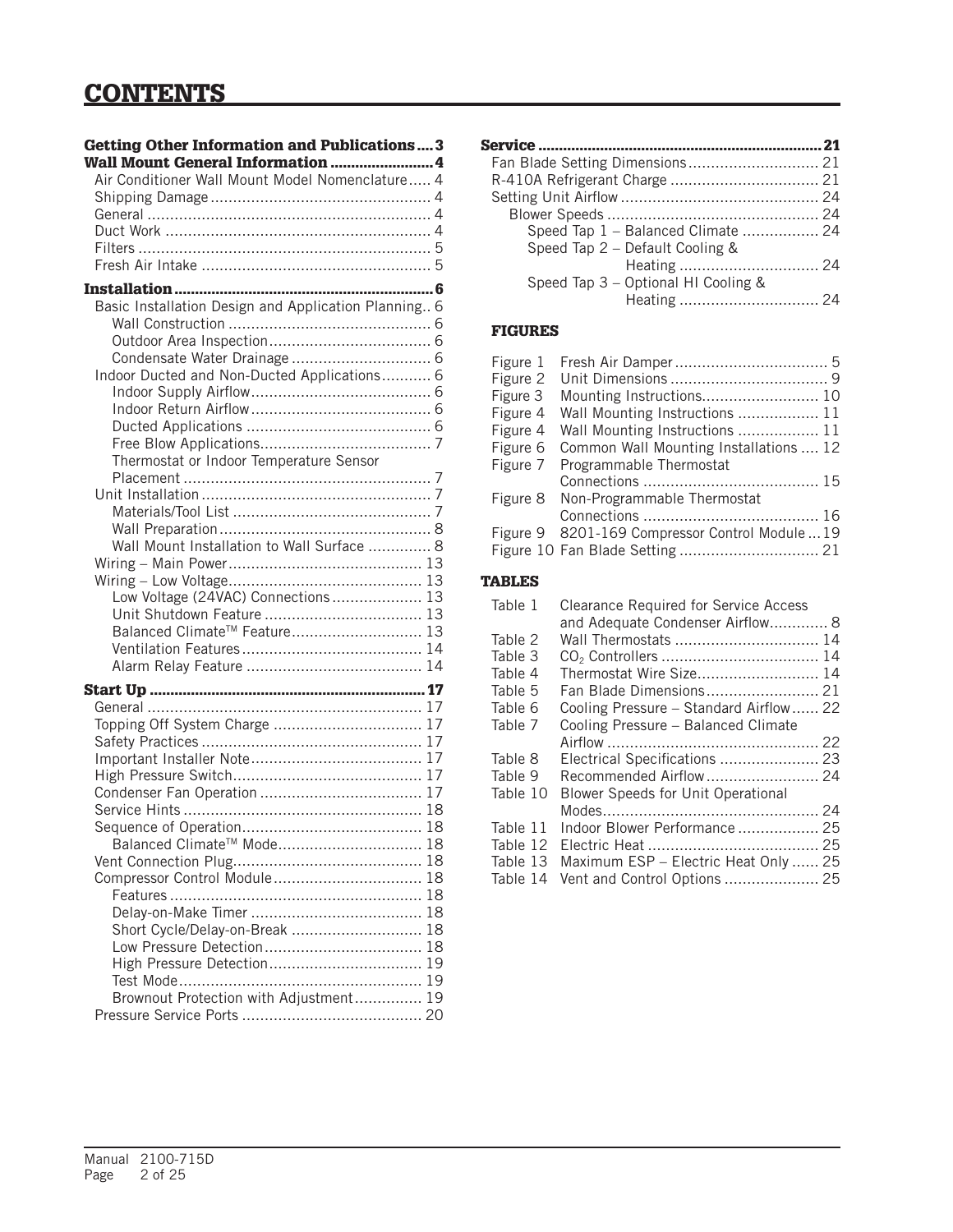# GETTING OTHER INFORMATION AND PUBLICATIONS

These publications can help when installing the air conditioner. They can usually be found at the local library or purchased directly from the publisher. Be sure to consult the current edition of each standard.

| National Electrical Code  ANSI/NFPA 70                                                    |  |
|-------------------------------------------------------------------------------------------|--|
| Standard for the Installation of Air Conditioning and<br><b>Ventilating Systems</b>       |  |
|                                                                                           |  |
| Standard for Warm Air Heating and Air Conditioning<br><b>Systems</b>                      |  |
|                                                                                           |  |
| Load Calculation for Winter and Summer Air<br>Conditioning                                |  |
|                                                                                           |  |
| Duct Design for Residential Winter and Summer Air<br>Conditioning and Equipment Selection |  |

....................................................... ACCA Manual D

For more information, contact these publishers:

| <b>ACCA</b> | Air Conditioning Contractors of America |
|-------------|-----------------------------------------|
|             | 1712 New Hampshire Ave. N.W.            |
|             | Washington, DC 20009                    |
|             | Telephone: (202) 483-9370               |
|             | Fax: (202) 234-4721                     |

#### ANSI American National Standards Institute 11 West Street, 13th Floor New York, NY 10036 Telephone: (212) 642-4900 Fax: (212) 302-1286

ASHRAE American Society of Heating, Refrigeration and Air Conditioning Engineers, Inc. 1791 Tullie Circle, N.E. Atlanta, GA 30329-2305 Telephone: (404) 636-8400 Fax: (404) 321-5478

NFPA National Fire Protection Association Batterymarch Park P.O. Box 9101 Quincy, MA 02269-9901 Telephone: (800) 344-3555 Fax: (617) 984-7057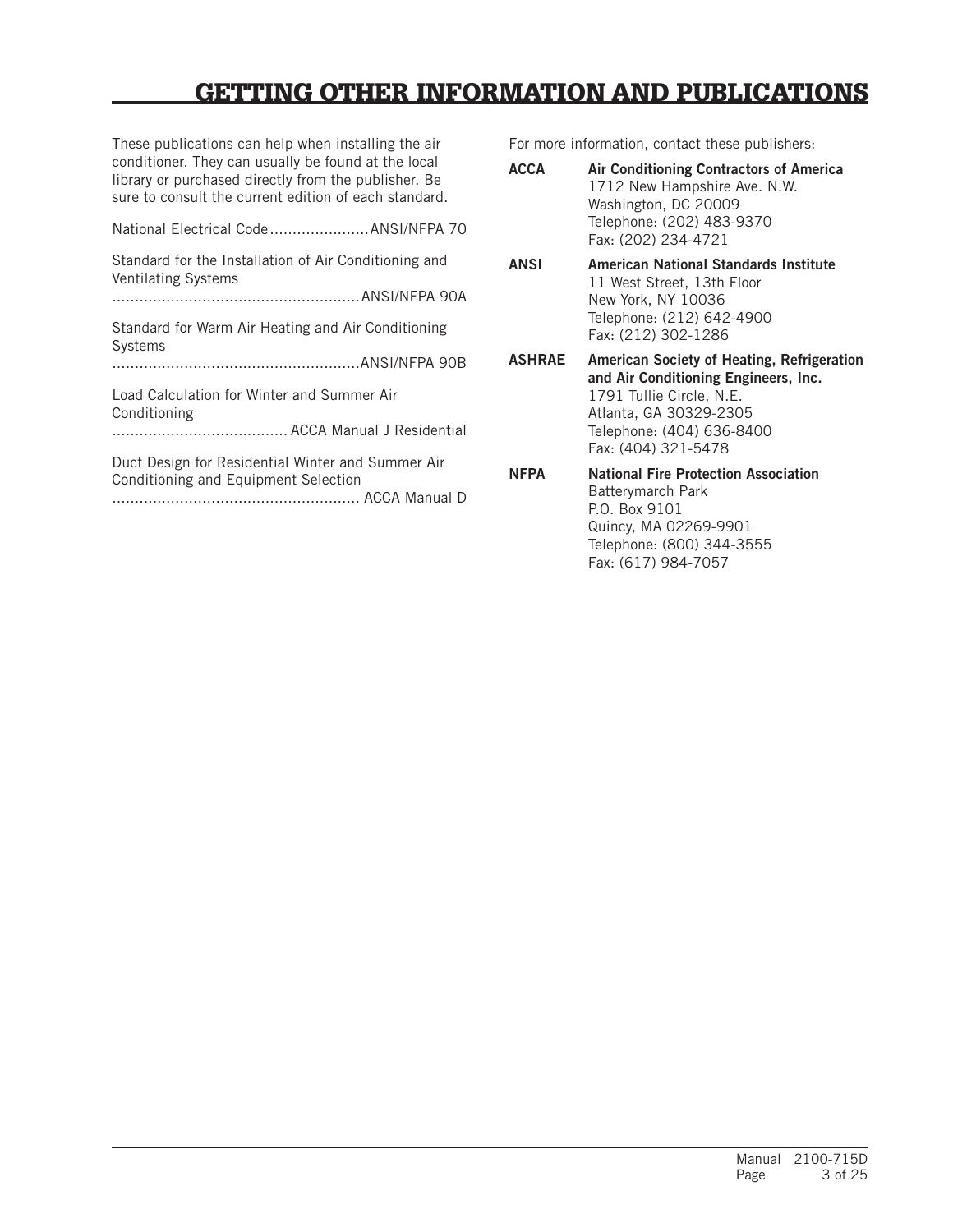# WALL MOUNT GENERAL INFORMATION



#### AIR CONDITIONER WALL MOUNT MODEL NOMENCLATURE

*NOTE: Vent options X and B are without exhaust capability. May require separate field-supplied barometric relief in building.*

### Shipping Damage

Upon receipt of equipment, the carton should be checked for external signs of shipping damage. If damage is found, the receiving party must contact the last carrier immediately, preferably in writing, requesting inspection by the carrier's agent.

#### **General**

The equipment covered in this manual is to be installed by trained, experienced service and installation technicians.

This appliance is not intended for use by persons (including children) with reduced physical, sensory or mental capabilities, or lack of experience and knowledge, unless they have been given supervision or instruction concerning use of the appliance by a person responsible for their safety.

Children should be supervised to ensure that they do not play with the appliance.

The refrigerant system is completely assembled and charged. All internal wiring is complete.

The unit is designed for use with or without duct work. Flanges are provided for attaching the supply and return ducts.

These instructions explain the recommended method to install the air cooled self-contained unit and the electrical wiring connections to the unit.

These instructions and any instructions packaged with any separate equipment required to make up the entire air conditioning system should be carefully read before beginning the installation. Note particularly "Starting Procedure" and any tags and/or labels attached to the equipment.

While these instructions are intended as a general recommended guide, they do not supersede any national and/or local codes in any way. Authorities having jurisdiction should be consulted before the installation is made. See page 3 for information on codes and standards.

Size of unit for a proposed installation should be based on heat loss calculation made according to methods of Air Conditioning Contractors of America (ACCA). The air duct should be installed in accordance with the Standards of the National Fire Protection Association for the Installation of Air Conditioning and Ventilating Systems of Other Than Residence Type, NFPA No. 90A, and Residence Type Warm Air Heating and Air Conditioning Systems, NFPA No. 90B. Where local regulations are at a variance with instructions, installer should adhere to local codes.

#### Duct Work

All duct work, supply and return, must be properly sized for the design airflow requirement of the equipment. Air Conditioning Contractors of America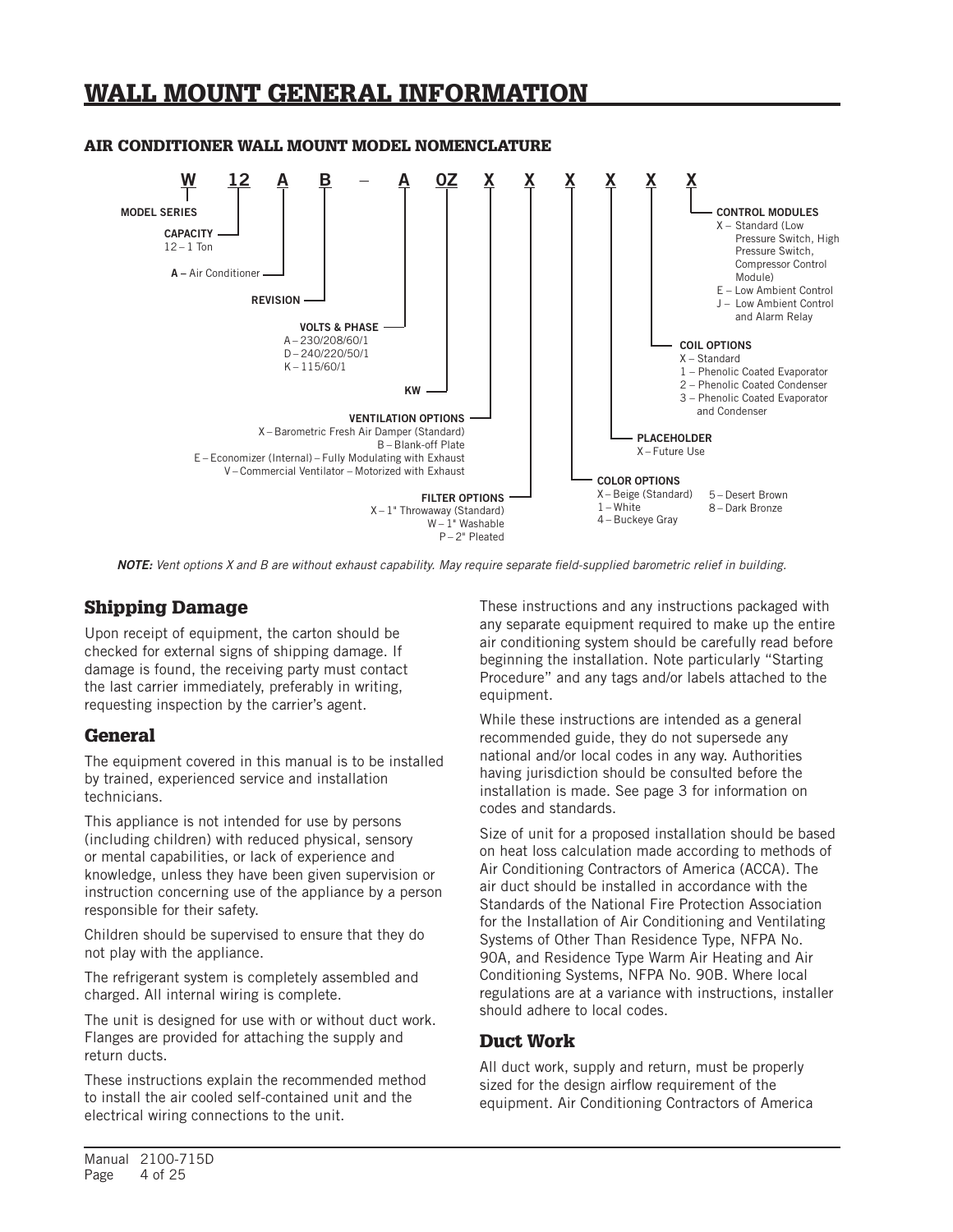(ACCA) is an excellent guide to proper sizing. All duct work or portions thereof not in the conditioned space should be properly insulated in order to both conserve energy and prevent condensation or moisture damage.

Refer to Maximum External Static Pressure (ESP) of Operation – Electric Heat Only table on page 25.

Design the duct work according to methods given by the Air Conditioning Contractors of America (ACCA). When duct runs through unheated spaces, it should be insulated with a minimum of 1" of insulation. Use insulation with a vapor barrier on the outside of the insulation. Flexible joints should be used to connect the duct work to the equipment in order to keep the noise transmission to a minimum.

Ducts through the walls must be insulated and all joints taped or sealed to prevent air or moisture entering the wall cavity.

Some installations may not require any return air duct. It is recommended that on this type of installation, a filter grille be located in the wall. Filters must be of sufficient size to allow a maximum velocity of 400 fpm.

*NOTE: If no return air duct is used, applicable installation codes may limit this cabinet to installation only in a single story structure.*

#### Filters

A 1" throwaway filter is standard with each unit. The filter slides into position making it easy to service. This filter can be serviced from the outside by removing the service door. A 2" pleated filters is also available as an optional accessory. The internal filter brackets are adjustable to accommodate the 2" filter by bending down the metal tabs holding the 1" filter. There are two tabs on each side of the filter.

## Fresh Air Intake

All units are built with fresh air inlet slots punched in the service panel.

If the unit is equipped with a fresh air damper assembly, the assembly is shipped already attached to the unit. The damper blade is locked in the closed position. To allow the damper to operate, the maximum and minimum blade position stops must be installed (see Figure 1).

There is an adjustable slide on the side of the fresh air intake that can be adjusted to limit how far the damper opens so that the amount of fresh air that enters the structure is regulated.

All capacity, efficiency and cost of operation information is based upon the fresh air blank-off plate in place.

The blank-off plate is available upon request from the factory and is installed in place of the fresh air damper shipped with each unit.

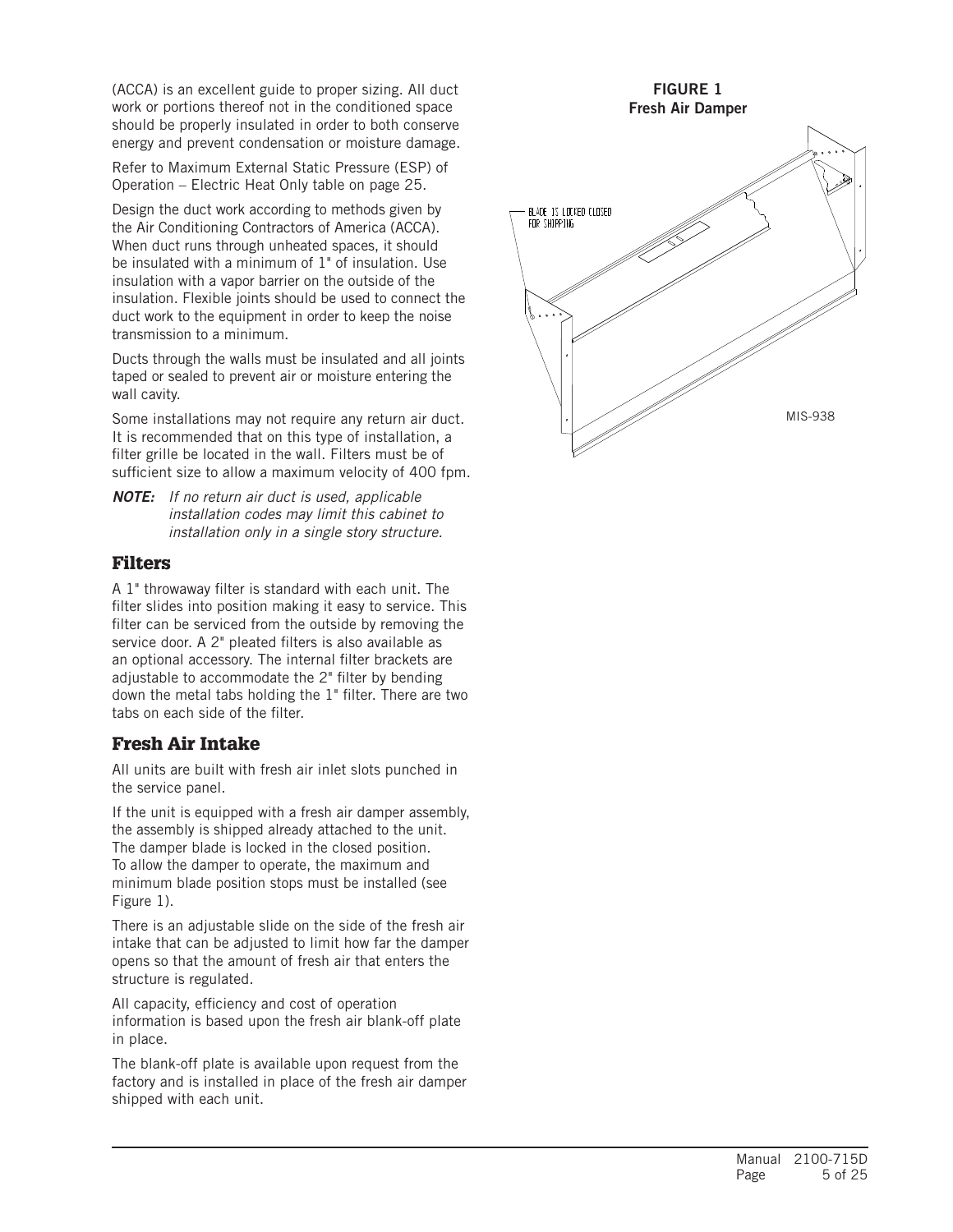# Basic Installation Design and Application Planning

Successful unit installations require proper planning and site inspection before installation begins. Before installing the wall mount unit, make sure that all service and airflow clearances are met and that the unit can meet all applicable code and regulation requirements. Provide an inspection of both the inside and outside of the structure by reviewing floorplans and/or visiting the installation site.

#### Wall Construction

The wall must be inspected to ensure that the weight of the unit can be supported. Be sure to review all applicable construction codes and regulations including seismic requirements. When inspecting wood frame walls, the wall construction must be strong and rigid enough to carry the weight of the unit without transmitting any unit vibration. It is important that the side unit wall mounting lags and optional bottom bracket are supported by structural members inside the wall cavity. Concrete block and brick walls must be thoroughly inspected to ensure that they are capable of carrying the weight of the installed unit. Metal buildings must contain structural components to support the unit weight. If heavily corrugated siding is present, it may need to be trimmed and flashed similar to a window to provide a flat, even surface to attach and seal the unit to the wall. Heavy gauge corrugations that would be present on shipping containers and blast-proof structures may require the installation of a metal plate over the corrugated area. It is important that the unit area is weatherized and sealed to avoid air and water infiltration into the area between the unit and the wall.

#### Outdoor Area Inspection

Inspect the outdoor area of the jobsite or review construction plans and locate the area where the wall mount is to be installed. The outdoor area must be free from obstructions including fences, bushes and walls that will hinder unit operation regarding outdoor condenser airflow and unit serviceability. Do not install units in enclosed areas that limit the amount of ambient temperature airflow. Warm air will exit the front condenser section of the unit, and outdoor ambient temperature air must be able to enter side intake condenser openings of the unit. Portable or modular building placement must be in a way that the wall mount units have a constant supply of outdoor air for proper unit operation. Make sure that the service panels of the unit are accessible. Inspect wall surfaces for obstructions that could hinder unit installation and servicing including outdoor electrical conduits, junction boxes, wall drains, vent hoods, windows, doors, overhangs and posts.

#### Condensate Water Drainage

Review all codes and requirements for unit condensate drainage. A clear, flexible PVC drain hose (3/4" ID, 1" OD) extends from the drain pan in the upper section of the unit and extends down to the unit base. An opening is supplied towards the back of the unit base for the drain hose to pass through, and the hose extends 1" to 2" below the unit base. Water removed from the indoor air (condensate) will be expelled from the unit in large amounts during cooling operation through the hose. Units running in cooling operation in cold outdoor below freezing conditions can cause the condensate to freeze after leaving the drain hose. In the event the drain hose is connected to a drain system of some type, it must be an open or vented type system to ensure proper drainage throughout seasonal use.

# Indoor Ducted and Non-Ducted Applications

Air distribution inside the structure being conditioned plays an important role in making sure the area is a consistent temperature. Improper air distribution can result in areas being cooler or warmer, electrical equipment not receiving sufficient airflow or occupancy discomfort felt inside an area. Thermostat or indoor temperature sensor placement inside the area being conditioned also plays an important role in indoor climate control.

#### Indoor Supply Airflow

Indoor installation areas must provide a non-restrictive path for the conditioned supply air to leave supply grilles and registers. Inspect the area to ensure that all indoor portions of the room or rooms will have access to supply air. Ductwork may be used to ensure proper air circulation and all provided ductwork guidelines and clearances must be followed. Non-ducted applications must use a supply louver grille installed over the supply opening inside the room. Be sure to adjust supply deflectors to properly disperse the conditioned supply air to all parts of the room. Avoid closing sections of the supply grilles which would cause unneeded supply duct pressurization.

#### Indoor Return Airflow

A non-restrictive path for room air returning to the center section of the unit must be provided inside the room. Avoid placing objects including furniture, electronics equipment, equipment racks and cabinets directly in front of the unit return grilles and registers. Bard recommends at least 2' between solid objects and return grilles or registers. Ductwork may be used to ensure proper air circulation and all provided ductwork guidelines and clearances must be followed. Nonducted applications must use a return louver grille installed over the return opening inside the room.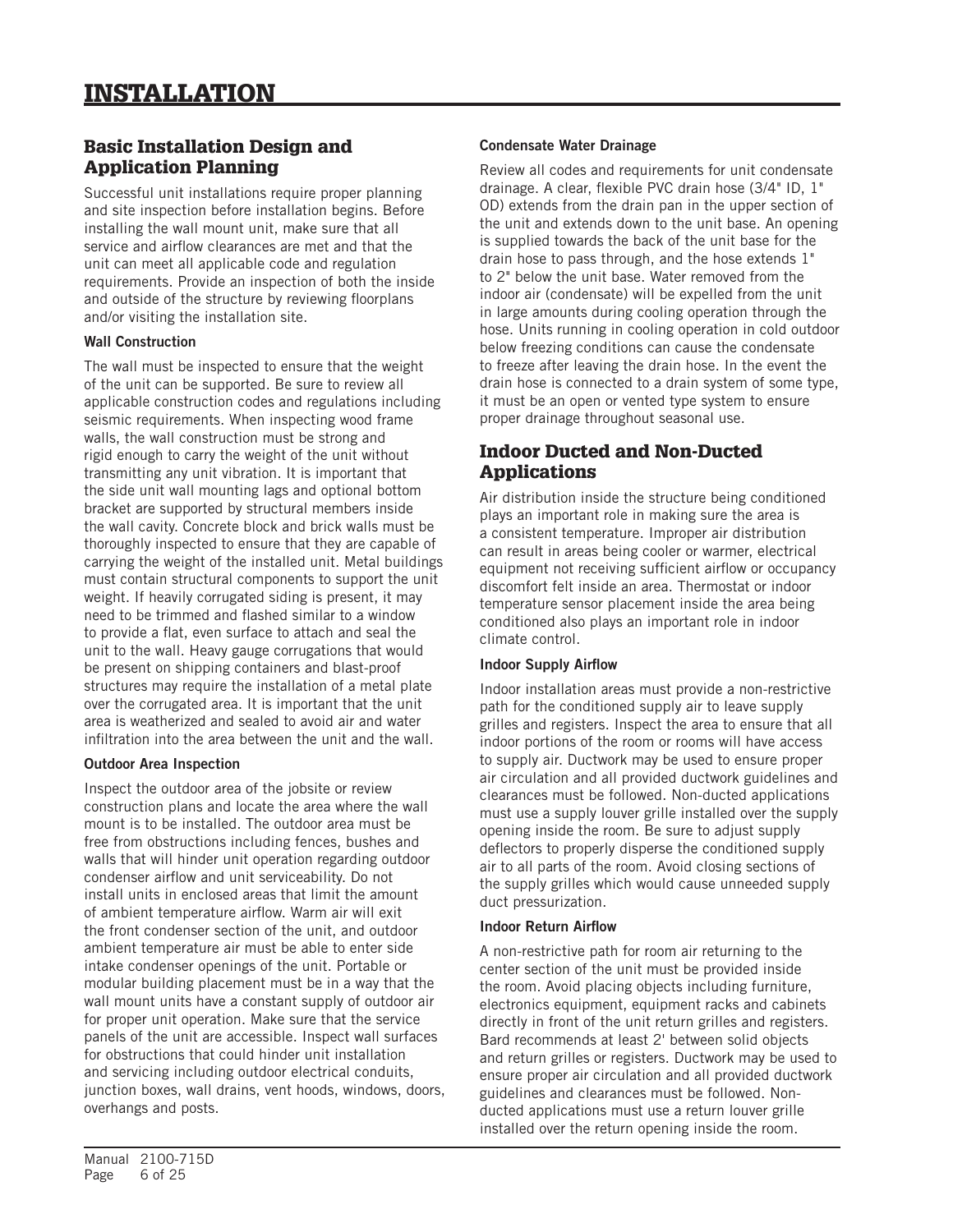#### Ducted Applications

Field fabricated supply and return duct work may be installed inside the structure being conditioned. A short supply and/or return stub duct may be connected to the unit supply and return flanges before unit installation to help with duct connections inside the structure. Supply and return ducts must be properly sized for the design airflow requirement of the equipment. Air Conditioning Contractors of America (ACCA) is an excellent guide to proper sizing. All duct work or portions thereof not in the conditioned space should be properly insulated in order to conserve energy, reduce heat conductivity, and prevent condensation or moisture damage. Refer to Maximum External Static Pressure (ESP) of Operation – Electric Heat Only table on page 25. Design the duct work according to methods given by the Air Conditioning Contractors of America (ACCA). When duct work is installed in unheated spaces, it should be insulated with a minimum of 1" of insulation. Use insulation with a vapor barrier on the outside of the insulation. Flexible joints should be used to connect the duct work to the equipment in order to keep the noise transmission to a minimum. Ducts through the walls must be insulated and all joints taped or sealed to prevent air or moisture from entering the wall cavity.

#### Free Blow Applications

Some installations may not require extensive supply duct work throughout the structure and are referred to as free blow applications. A short field-fabricated supply duct must be used in the wall cavity to transition between the supply collar on the unit and the supply louver grille in the room. The duct must be properly insulated in order to conserve energy, reduce heat conductivity and prevent condensation or moisture damage. All joints must be taped or sealed to prevent air or moisture entering the wall cavity. Follow all clearances including distances to combustible materials and all instructions provided in this manual. A non-restrictive metallic supply air grille with deflectors is required for free blow applications. Contact the local Bard distributor or visit www.bardhvac.com for ordering information.

A metallic return air grille is required for non-ducted applications. The spacing between louvers on the grille shall not be larger than 5/8". It is recommended that a Bard Return Air Grille Kit is installed that is designed specifically for the wall mount product. Contact the local Bard distributor or visit www.bardhvac.com for ordering information. A field-supplied return grille that meets the 5/8" louver criteria and does not cause the unit to exceed the maximum specified external static pressure (ESP) may be used. If using a return air filter grille, filters must be of sufficient size to allow a maximum velocity of 400 fpm. Filter return air grilles do not filter air being brought into the structure through ventilation options including fresh air dampers, ventilators, economizers and energy recovery ventilators. Be sure to install the return grille with the

louvers pointed downward towards the floor. This will help ensure return air is drawn upward from the floor and improve air circulation in the room.

*NOTE: If no return air duct is used, applicable installation codes may limit this cabinet to installation only in a single story structure.*

#### Thermostat or Indoor Temperature Sensor Placement

The location and installation of the thermostat or temperature sensor that monitors indoor temperature is very important regarding unit operation. Avoid placing the thermostat in an area exposed to direct sunlight or air from doorways leading outdoors. Use a piece of insulating material to close off conduit openings or holes in the wall surface for wire entry into the thermostat or temperature sensor. This will help avoid non-conditioned air from entering the thermostat and effecting temperature and/or humidity readings. As common practice, the thermostat or temperature sensor should measure the temperature of the air being returned to the unit, and not the conditioned air being supplied by the unit. Placing the thermostat or temperature sensor near a return air opening will normally result in optimal unit performance.

#### Unit Installation

Make sure to have the proper tools at the work site that are needed for unit installation. The following steps are provided to ensure the unit is installed properly to the wall surface, and that the unit will provide years of service with minimal service requirements.

#### Materials/Tools List

Additional hardware and miscellaneous supplies are needed for installation. These items are field supplied and must be sourced before installation. This list also includes tools needed for installation.

- Appropriate safety gear including gloves and safety glasses
- 5/16" hex bit with drill driver
- Phillips head screwdriver
- Small straight (thermostat) screwdriver
- Tape measure
- Leveling device
- One (1) tube of caulk and caulk gun
- Utility knife
- Tools for cutting holes in the wall surface (if needed)
- Electrical components and wiring along with electrical tools
- **Multimeter**
- Wall fasteners for side flanges and top rain flashing.
- Duct tape and/or other duct sealing materials.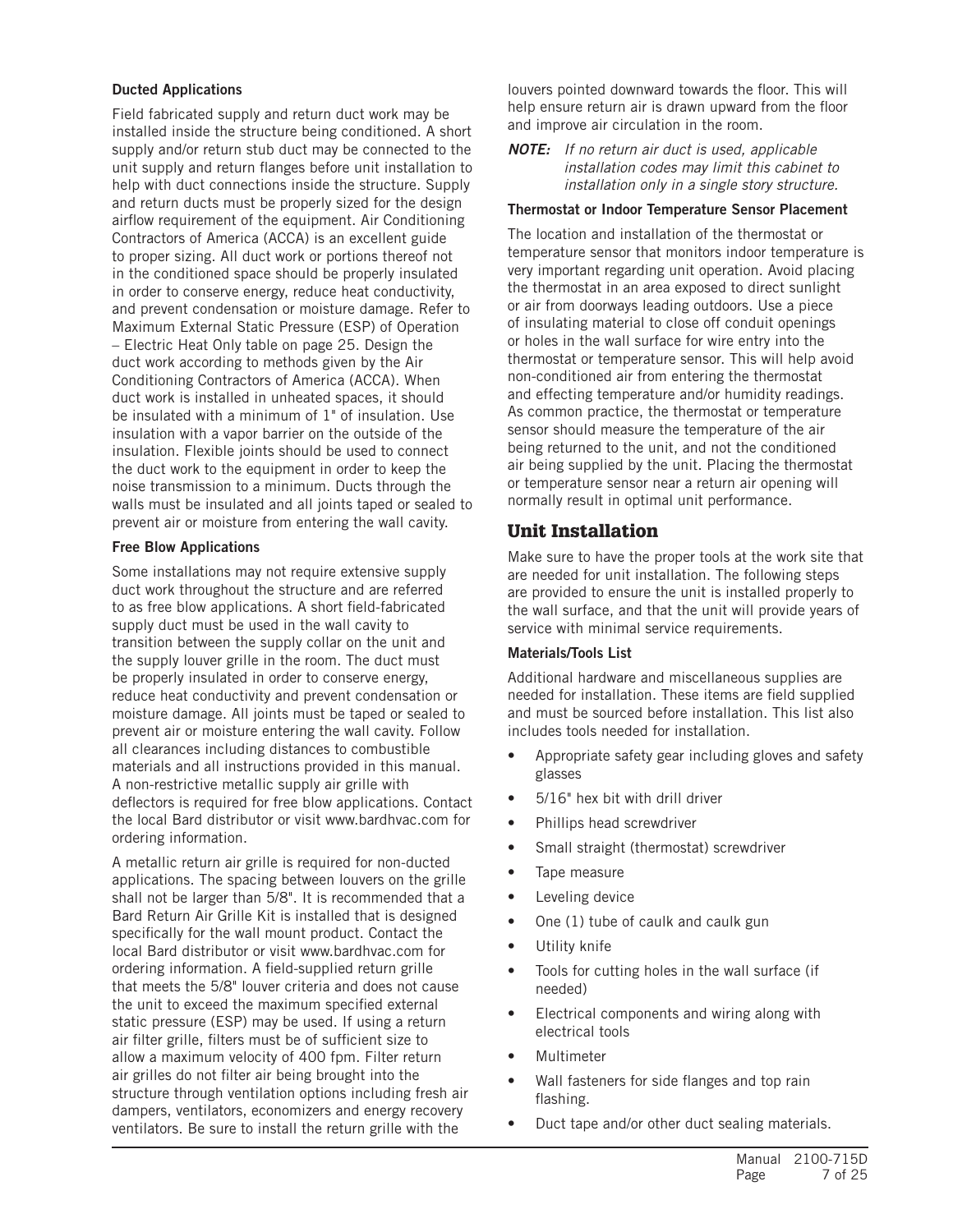#### Wall Preparation

- 1. Two holes for the supply and return air openings must be cut through the wall as shown in Figure 3 on page 10. Be sure the openings are square and level. Follow all clearances including distances to combustible materials and all instructions provided in this manual.
- 2. Review all electrical requirements provided in this manual and plan out electrical entrances into the building. Also plan electrical conduit routing and thermostat placement, if necessary.
- 3. Install necessary duct work and prepare the openings for unit installation.
- 4. Clean the exterior wall where the unit is to be installed and make sure it is able to provide a smooth, level, debris-free surface. Remove all construction debris from the supply, return and electrical hole cutting process.

#### Wall Mount Installation to Wall Surface

- 1. Remove packaging from unit and make sure the unit is not damaged before installation. A top rain flashing is supplied for field use and is mounted to the back of the unit for shipping. Remove the rain flashing before locating the unit against the wall. Top rain flashing is required to avoid water entering the area behind the unit that is against the wall. Review all requirements listed on unit labels and on serial plate located on the side of the unit.
- 2. Position the wall mount unit close to the wall surface where it will be installed. Install rain flashing at the top of the unit facing the wall by hooking the hem bend into the rear bend of the unit top (see Figure 3).
- 3. Apply a liberal amount of caulk on left and right cabinet side wall mount brackets and back of top rain flashing. Place unit back surface flush against wall. Unit must be level to ensure proper condensate drainage.
- 4. Units are secured to the wall by using fieldsupplied fasteners along each side of the wall mount through the built-in wall mounting brackets. It is the responsibility of the installer to select the proper fastener to secure the unit to the wall based on wall construction and applicable building codes. Typical installations may include 5/16" fasteners with 7/8" diameter flat washers. Be sure unit is securely mounted and all weight-bearing fasteners are attached to the weight supporting structural members of the wall.
- 5. Apply a bead of caulk between the back of the unit top and the front surface of the top rain flashing (see Figure 3).
- 6. Connect unit duct work from the inside of the building following all clearances and instructions provided. For additional mounting rigidity, the return air and supply air frames or collars can be drilled and screwed or welded to the structural wall itself (depending upon wall construction). Be sure to use code approved duct tape or other sealing materials to seal the duct work to the unit.
- 7. On side-by-side installations, maintain a minimum of 20" clearance on right side to allow access to control panel and allow proper airflow to the outdoor coil. Additional clearance may be required to meet local or national codes.

#### TABLE 1 Clearance Required for Service Access and Adequate Condenser Airflow

| <b>Model</b> | Left        | Right | Discharge - |
|--------------|-------------|-------|-------------|
|              | <b>Side</b> | Side  | Front       |
| W12AB        | 15"         | 20"   | 10'         |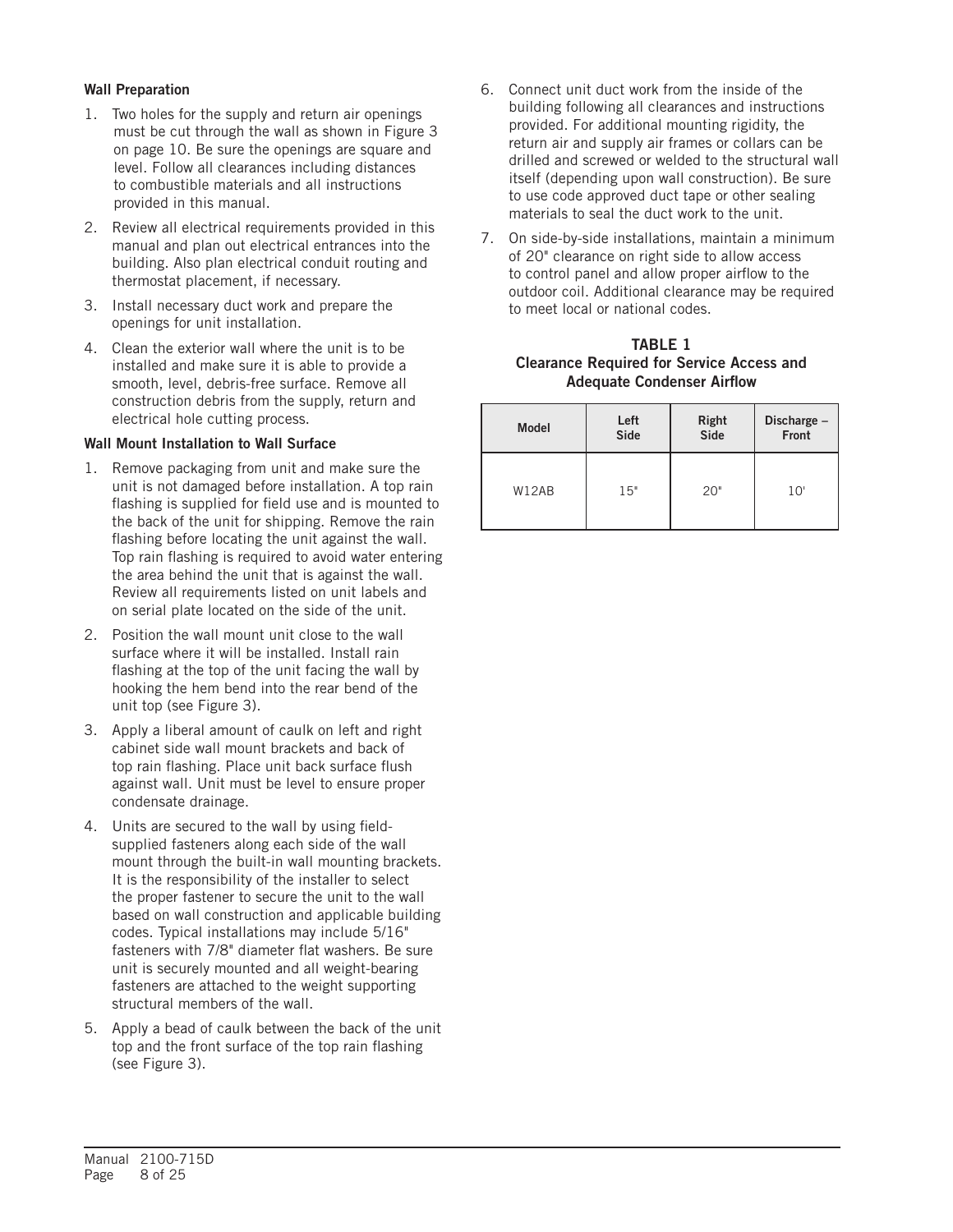#### FIGURE 2 Unit Dimensions

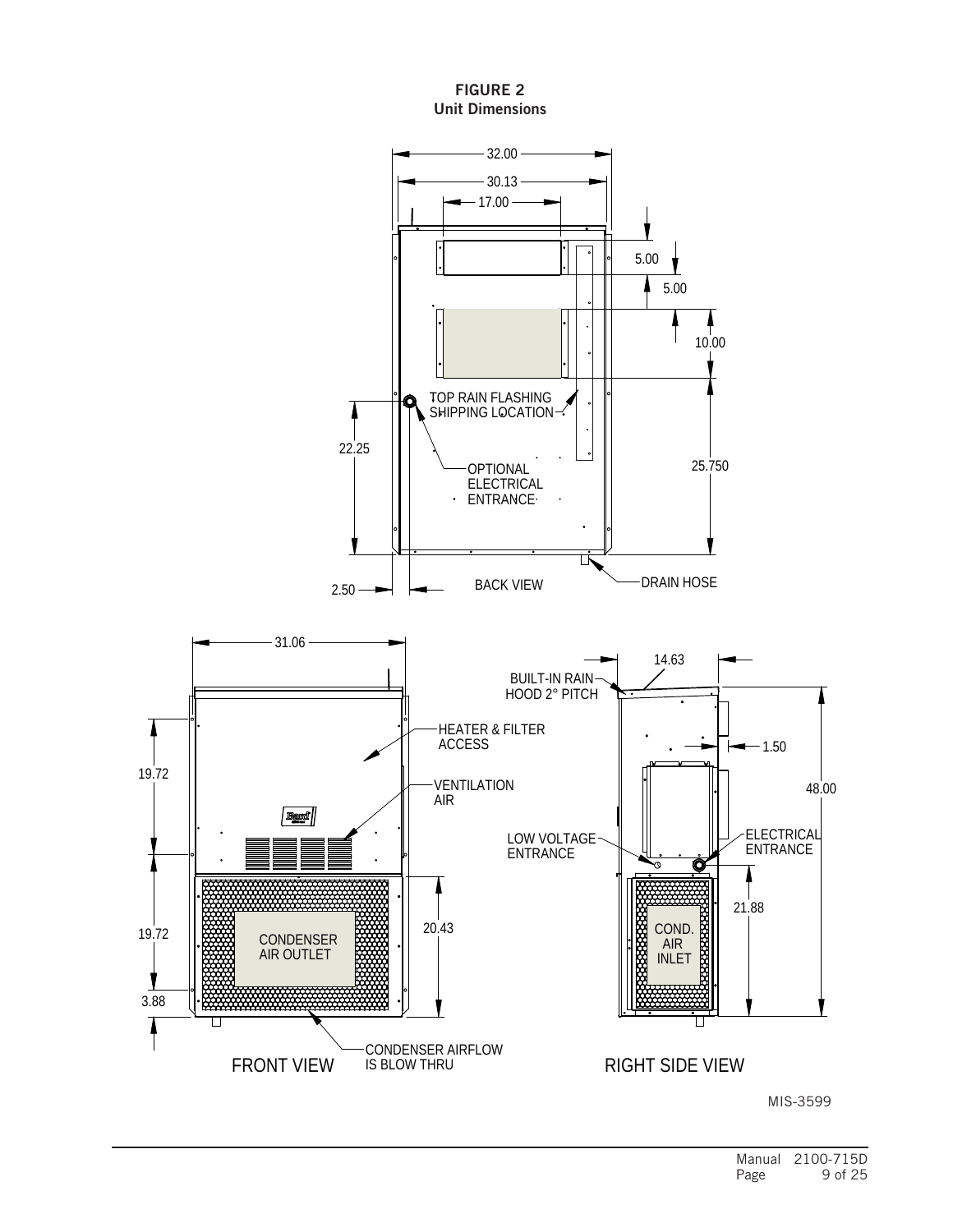#### FIGURE 3 Mounting Instructions



# WALL OPENING AND HOLE LOCATION VIEW

MIS-3600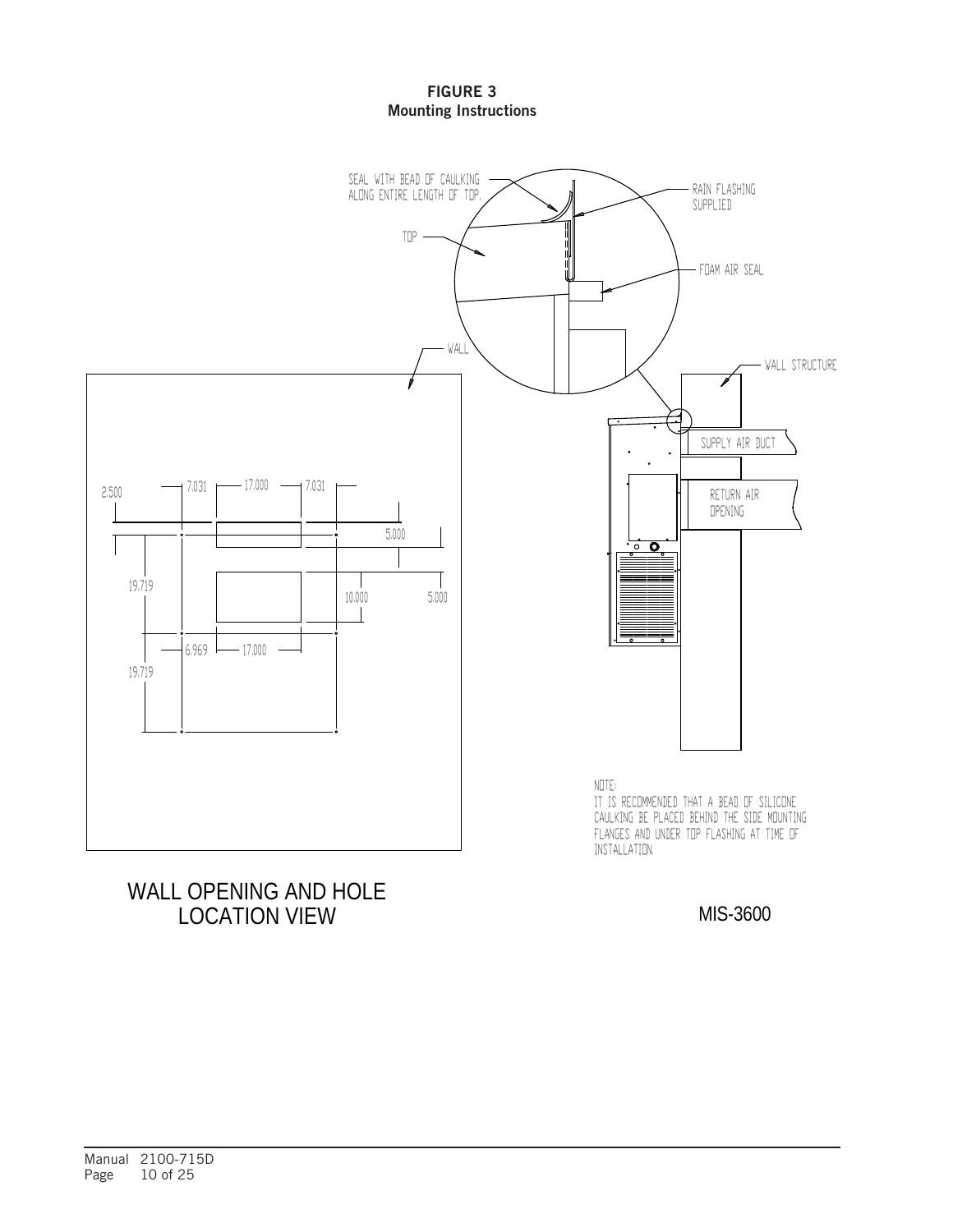#### FIGURE 4 Wall Mounting Instructions

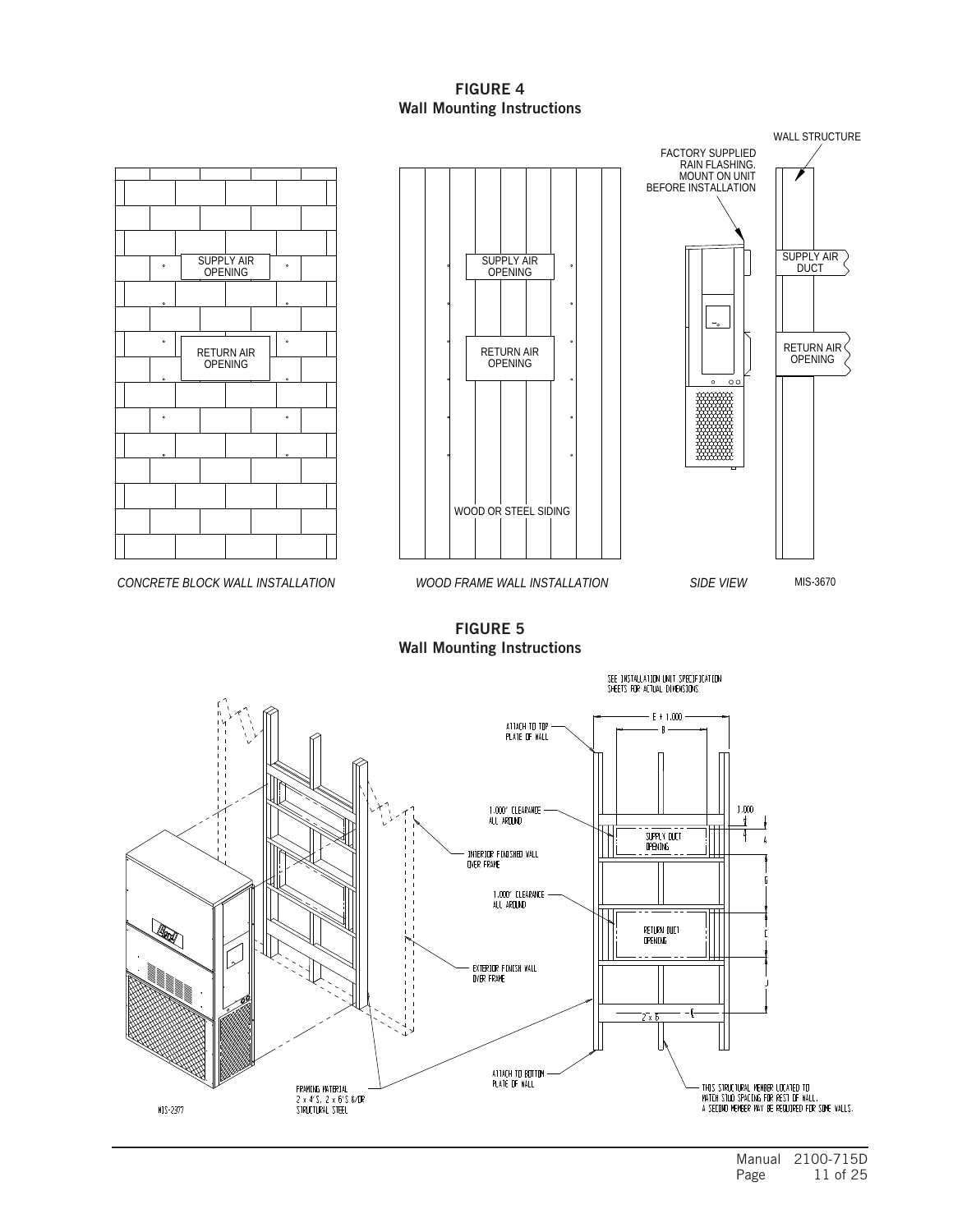#### FIGURE 6 Common Wall Mounting Installations



conditioned. The supply air mixes with the room air and cools or supply air leaving supply grille and re-entering the unit return room air is returned to the unit through the return grille. Avoid heats occupants and/or equipment in the area. Unconditioned Non-ducted installations supply conditioned air into indoor room directed by adjusting the 4-way supply grille to reach areas being areas without extensive duct work. The supply airstream is grille without mixing with room air.



the outer wall surface. Wall curb use may avoid resizing supply select a curb that will meet the application requirements and also provided with the wall curb when installing the product. be exceeded when using a wall curb. Follow all instructions be the correct size for the unit. Unit duct static requirements cannot reduction. Various curb options are available, and it is important to curbs may also provide sound isolation and indoor area sound and return openings that are currently in an existing wall. Wall



throughout a single area or multiple areas. The supply air mixes with the room air and cools or heats occupants and/or equipment. Unconditioned room air is returned to the unit through a return static pressure requirements provided in this manual. provide the best unit performance and efficiency. Review duct grille or return duct work. Avoid using restrictive duct work to Ducted installations supply conditioned air into indoor room areas using solid or flexible ducts. The supply air is distributed

# WAPR11 Indoor Sound Plenum Installations



plenum when installing the product. Outdoor Wall curbs are installed between the wall mount unit and | Indoor sound plenums are installed inside the room over the unit return air opening. Plenum use can provide sound isolation and indoor area sound reduction. The WAPR11 sound plenum provides a single solution for all unit tonnage sizes. The WAPR11 may be installed horizontally or vertically in the room. Unit duct static requirements cannot be exceeded when using a sound plenum. Follow all instructions provided with the sound

MIS-550 D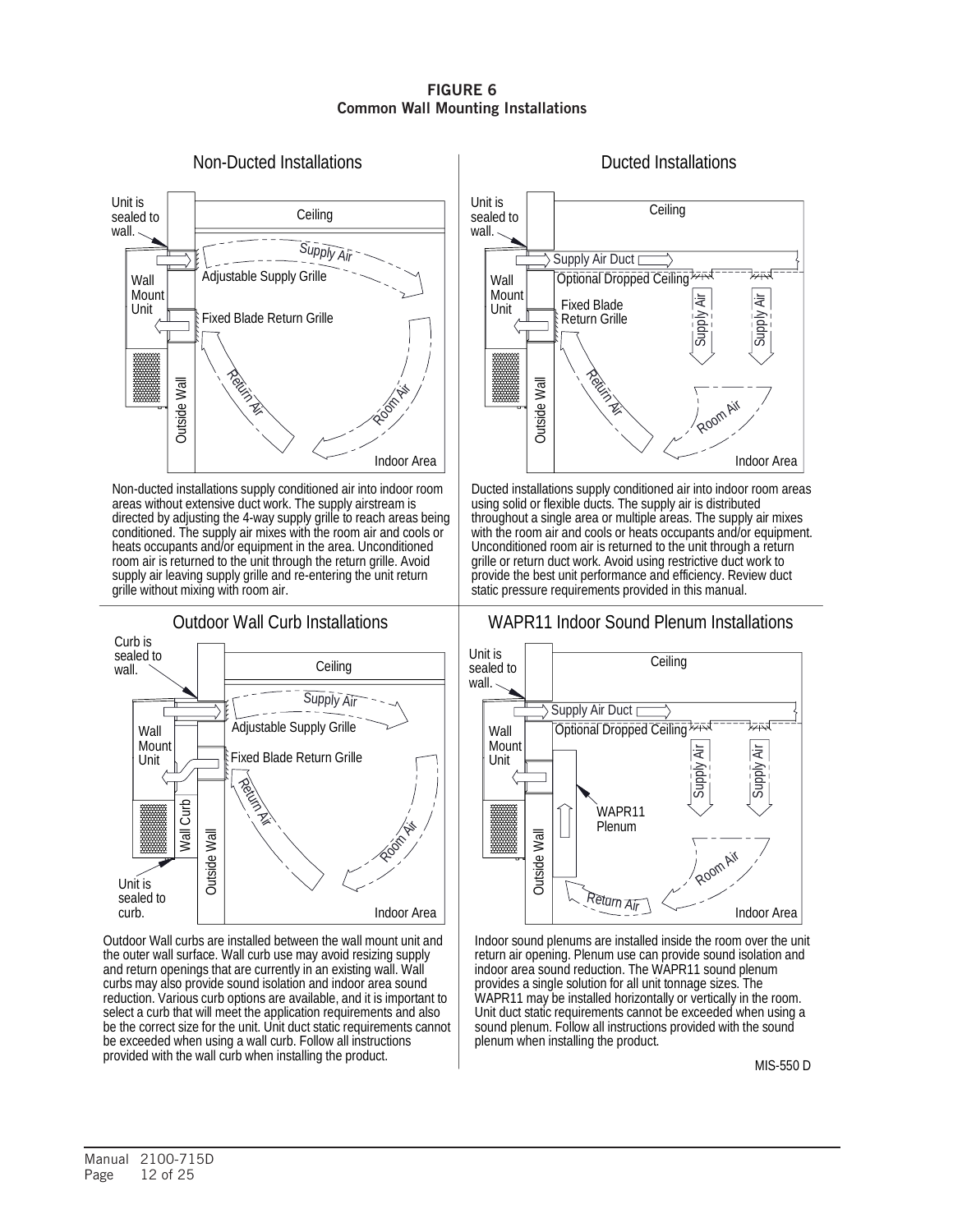## Wiring – Main Power

Main electrical power must be supplied to the unit from a clean, reliable power source. Verify voltage being supplied to the unit is consistent during all times of the day and within the range specified for the unit in the unit specifications and on the unit serial plate. Voltage must be measured at the field power connection point in the unit and while the unit is operating at full load (maximum amperage operating condition).

Refer to the unit serial plate and unit specifications for wire sizing information and maximum fuse or circuit breaker size. Each outdoor unit is marked with a "Minimum Circuit Ampacity". This means that the field wiring used must be sized to carry that amount of current. Depending on the installed KW of electric heat, there may be two field power circuits required. If this is the case, the unit serial plate will so indicate.

All models are suitable only for connection with copper wire. Each unit and/or wiring diagram will be marked "Use Copper Conductors Only". These instructions must be adhered to. Refer to the National Electrical Code (NEC) for complete current carrying capacity data on the various insulation grades of wiring material. All wiring must conform to NEC and all local codes.

The electrical data on the serial plate, in the unit specifications and also in Table 8 on page 23 list fuse and wire sizes (75°C copper) for all models including the most commonly used heater sizes. Also shown are the number of field power circuits required for the various models with heaters. The unit rating plate lists a "Maximum Time Delay Relay Fuse" or circuit breaker that is to be used with the equipment. The correct type and size must be used for proper circuit protection and also to ensure that there will be no nuisance tripping due to the momentary high starting current of the compressor motor.

## Wiring – Low Voltage

All 230/208V 1 phase and 3 phase equipment have dual primary voltage transformers. All equipment leaves the factory wired on 240V tap. For 208V operation, reconnect from 240V to 208V tap. The acceptable operating voltage range for the 240 and 208V taps are:

| Tap: 240 | Range: 253 - 216 |
|----------|------------------|
| Tap: 208 | Range: 220 - 187 |

*NOTE: The voltage should be measured at the field power connection point in the unit and while the unit is operating at full load (maximum amperage operating condition).*

For low voltage wiring, an 18 gauge copper, color-coded cable is recommended. See Table 4 on page 14 for more information.

#### Low Voltage (24VAC) Connections

These units use a 24-volt AC low voltage circuit.

C terminal is the *24VAC common and is grounded.*

G terminal is the *indoor blower input*.

Y1 terminal is the *1st Stage input for cooling.*

Y2 terminal is the *2nd Stage compressor input for cooling*  (if equipped with an economizer) or *Y2 disables Balanced Climate mode if the Y1-Y2 jumper is removed*

B/W1 terminal is the *1st stage electric heat*.

A terminal is the *ventilation input*. This terminal energizes any factory-installed ventilation option and indoor blower.

L terminal is *24 volt alarm active output*.

For units equipped with an alarm relay:

1 terminal is the *normally closed contact on the relay.* 2 terminal is the *normally open contact on the relay.*

3 terminal is the *common contact on the relay.*

#### Unit Shutdown Feature (Standard on All Models)

The RT terminal is the 24VAC transformer output, and the R terminal is the 24VAC hot terminal for the operation of the equipment. RT and R are connected with a brass jumper bar which can be removed and RT and R connected to an external NC (normally closed) contact such as a fire/smoke detector that will cause shutdown of the equipment upon activation.

#### Balanced Climate™ Feature (Standard on All Models)

All units are equipped with the capability of running in Balanced Climate mode. This mode is designed to enhance the comfort level by reducing the indoor airflow amount and extending the run time to help extract more humidity during cooling operation. The Y1 terminal is the 24VAC input for Balanced Climate compressor cooling operation. The Y2 terminal is the 24VAC input for compressor cooling standard operation. Y1 and Y2 are connected with a brass jumper bar which can be removed to enable Balanced Climate mode. Units with an economizer will not have the brass jumper installed. Refer to vent manuals for instructions on how Balanced Climate works with each vent.

To operate in Balanced Climate mode, a 2-stage cooling thermostat is required. The lower indoor airflow operation is overridden by utilizing a 2-stage thermostat. If the call for cooling is not satisfied within a given time frame or temperature differential (specified by the thermostat), the thermostat will send a signal to Y2 which then increases the blower speed back to the selected speed. See pages 24 – 25 for blower speed selection options.

Refer to page 18 for additional Balanced Climate requirements and limitations.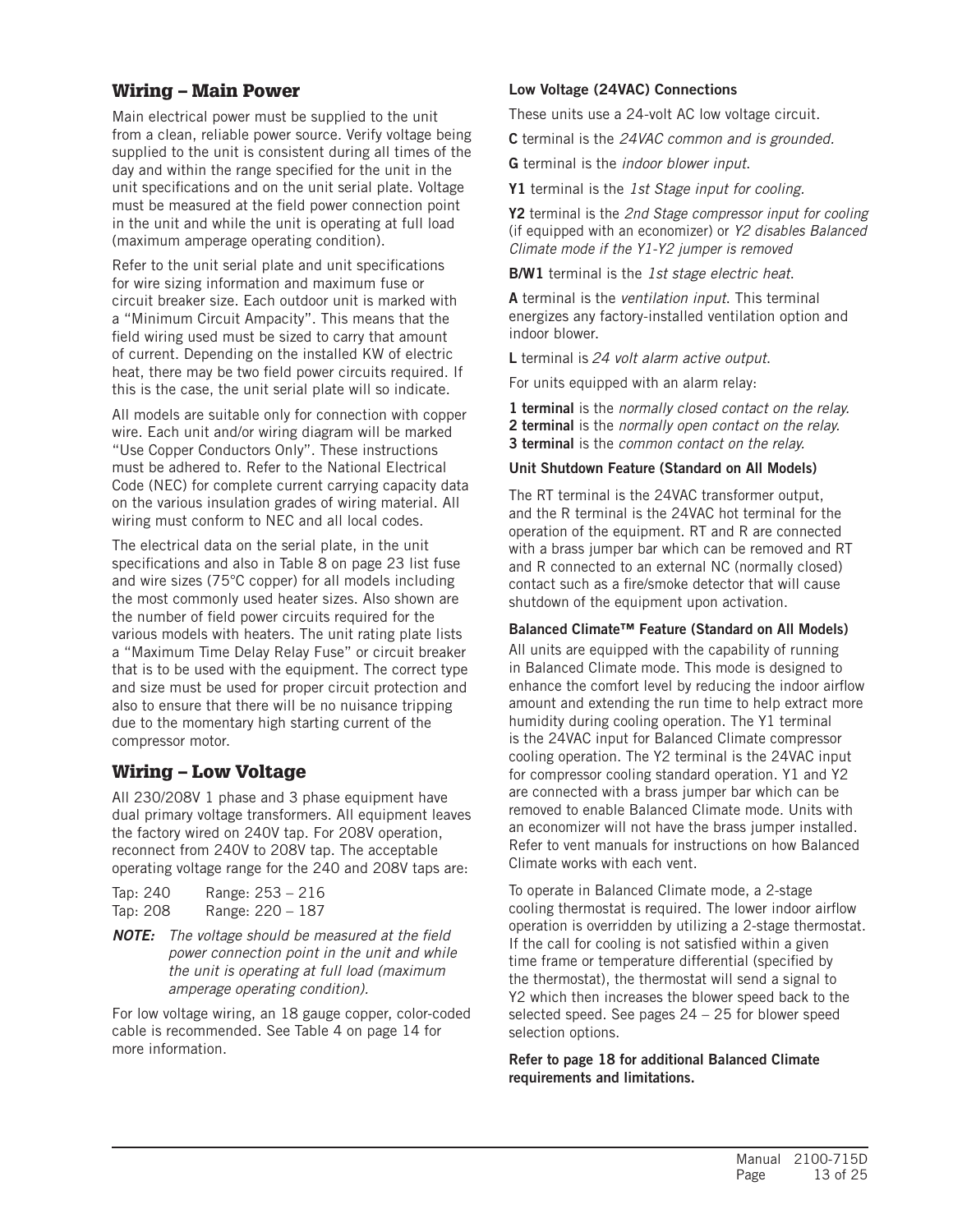#### Ventilation Features (Optional)

See ventilation instructions provided with unit for low voltage wiring.

#### Alarm Relay Feature (Controls Option)

The alarm relay provides a set of NO (normally open) and NC (normally closed) pilot duty contacts that operate when the compressor control module locks out compressor operation because of a high or low system refrigerant pressure event.

| <b>TABLE 2</b>          |
|-------------------------|
| <b>Wall Thermostats</b> |

| <b>Part Number</b>         | <b>Predominate Features</b>                                                                                                                                                                                                                                      |  |  |
|----------------------------|------------------------------------------------------------------------------------------------------------------------------------------------------------------------------------------------------------------------------------------------------------------|--|--|
| 8403-060<br>$(1120-445)$   | 3 stage Cool; 3 stage Heat; Electronic Programmable/Non-Programmable; HP or Conventional; Auto or Manual<br>changeover; Dehumidification Output                                                                                                                  |  |  |
| CS9B-THOA                  | 3 stage Cool, 3 stage Heat; Programmable/Non-Programmable; HP or Conventional; Auto or Manual Changeover;<br>Humidity Sensor w/ dehumidification; Motion Sensor w/Intelligent Learning Control; BACnet-compatible                                                |  |  |
| CS9B-THOCA                 | 3 stage Cool, 3 stage Heat; Programmable/Non-Programmable; HP or Conventional; Auto or Manual Changeover;<br>Humidity Sensor w/ dehumidification; CO <sub>2</sub> Sensor; Motion Sensor w/Intelligent Learning Control; BACnet-compatible                        |  |  |
| CS9BE-THOA                 | 3 stage Cool, 3 stage Heat; Programmable/Non-Programmable; HP or Conventional; Auto or Manual Changeover; Humidity<br>Sensor w/ dehumidification; Motion Sensor w/Intelligent Learning Control; BACnet-compatible; Ethernet-compatible                           |  |  |
| CS9BE-THOCA                | 3 stage Cool, 3 stage Heat; Programmable/Non-Programmable; HP or Conventional; Auto or Manual Changeover;<br>Humidity Sensor w/dehumidification; CO <sub>2</sub> Sensor; Motion Sensor w/Intelligent Learning Control; BACnet-compatible;<br>Ethernet-compatible |  |  |
| 8403-089<br>$(T4$ Pro)     | 1 stage Cool, 1 stage Heat – Heat Pump; 1 stage Cool, 1 stage Heat – Conventional; Programmable/Non-<br>Programmable Electronic; Auto or Manual changeover                                                                                                       |  |  |
| 8403-090<br>$(T6$ Pro)     | 2 stage Cool, 3 stage Heat – Heat Pump; 2 stage Cool, 2 stage Heat – Conventional; Programmable/Non-<br>Programmable Electronic; Auto or Manual changeover                                                                                                       |  |  |
| 8403-091                   | 1 stage Cool, 1 stage Heat; Non-Programmable; FEMA use                                                                                                                                                                                                           |  |  |
| 8403-092<br>(T6 Pro Wi-Fi) | 2 stage Cool, 3 stage Heat – Heat Pump; 2 stage Cool, 2 stage Heat – Conventional; Programmable/Non-<br>Programmable Electronic; Auto or Manual changeover; Wi-Fi                                                                                                |  |  |

TABLE 3 CO<sub>2</sub> Controllers

| <b>Part Number</b> | <b>Predominate Features</b>                                                                                                                                                                             |  |  |
|--------------------|---------------------------------------------------------------------------------------------------------------------------------------------------------------------------------------------------------|--|--|
| 8403-096           | Normally Open SPST relay closes-on-rise<br>24V dual wave length sensor. Default setting<br>950ppm, adjustable to 0-2000ppm<br>Default off setting 1000ppm, adjustable to<br>0-200 ppm can be calibrated |  |  |

TABLE 4 Thermostat Wire Size

| <b>Transformer</b><br><b>VA</b> | <b>FLA</b> | <b>Wire Gauge</b>                            | <b>Maximum</b><br><b>Distance</b><br>In Feet |
|---------------------------------|------------|----------------------------------------------|----------------------------------------------|
| 55                              | 2.3        | 18 gauge<br>16 gauge<br>14 gauge<br>12 gauge | 60<br>100<br>160<br>250                      |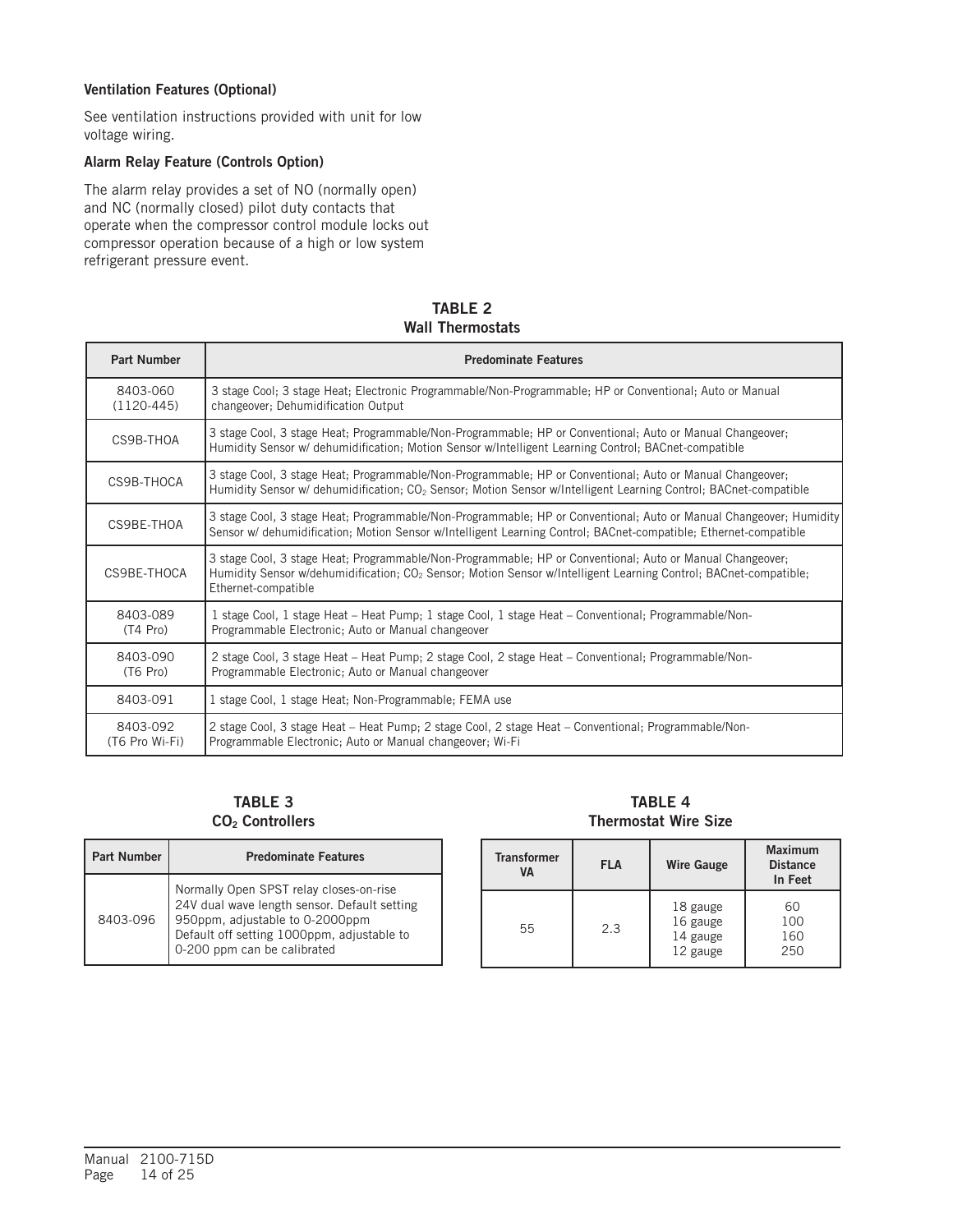#### FIGURE 7 Programmable Thermostat Connections



 $\sqrt{6}$ 

 $\hat{I}$  Factory installed jumper. Remove jumper and connect<br>1 to N.C fire alarm circuit if emergency shutdown required.

 $2\sqrt{ }$  Do not connect "A" from thermostat if optional CO2 controller is used

3 0-10 VDC modulating C02 control signal for modulating ventilation<br>control (optional for ECON only - see vent instruction manuals)

4 Change model configuration from heat pump to heat/cool. Must be configured to programmable<br>and fan set to be programmed fan for the "A" output to function during scheduled occupied<br>periods. Must be configured for multi-sta

5 Do not add these wires if setting up for modulating control. See note 7.

(Jumper is removed in factory for units with economizers.) Factory installed jumper. Remove jumper to activate Balanced Climate™ mode.<br>A 2-stage thermostat is recommended for Balanced Climate mode.

MIS-4072 B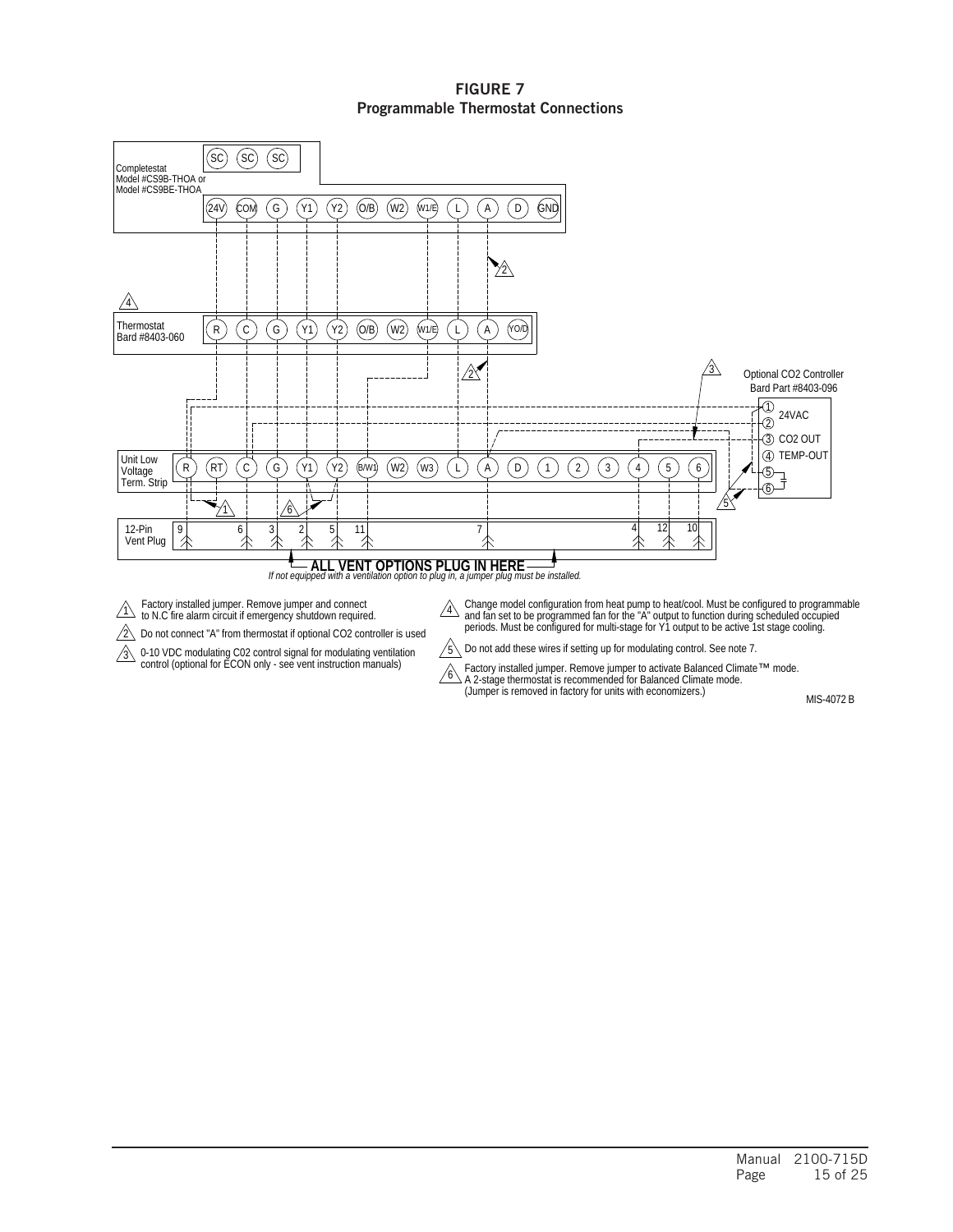#### FIGURE 8 Non-Programmable Thermostat Connections



MIS-4073 A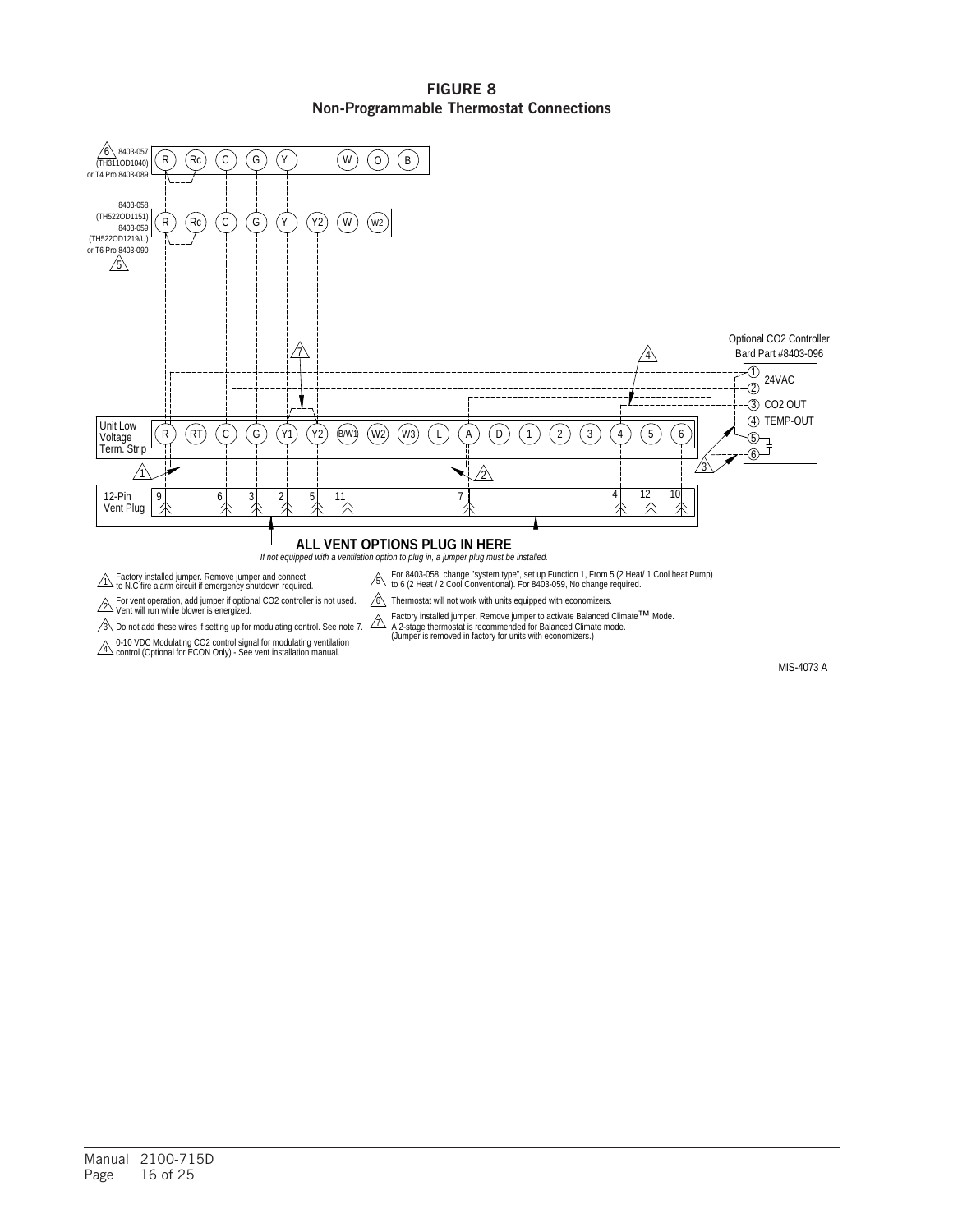

These units require R-410A refrigerant and polyol ester oil.

# **General**

- 1. Use separate service equipment to avoid cross contamination of oil and refrigerants.
- 2. Use recovery equipment rated for R-410A refrigerant.
- 3. Use manifold gauges rated for R-410A (800 psi/250 psi low).
- 4. R-410A is a binary blend of HFC-32 and HFC-125.
- 5. R-410A is nearly azeotropic—similar to R-22 and R-12. Although nearly azeotropic, charge with liquid refrigerant.
- 6. R-410A operates at 40-70% higher pressure than R-22 and systems designed for R-22 cannot withstand this higher pressure.
- 7. R-410A has an ozone depletion potential of zero, but must be reclaimed due to its global warming potential.
- 8. R-410A compressors use polyol ester oil.
- 9. Polyol ester oil is hygroscopic; it will rapidly absorb moisture and strongly hold this moisture in the oil.
- 10. A liquid line dryer must be used—even a deep vacuum will not separate moisture from the oil.
- 11. Limit atmospheric exposure to 15 minutes.
- 12. If compressor removal is necessary, always plug compressor immediately after removal. Purge with small amount of nitrogen when inserting plugs.

# Topping Off System Charge

If a leak has occurred in the system, Bard Manufacturing recommends reclaiming, evacuating (see criteria above) and charging to the nameplate charge. If done correctly, topping off the system charge can be done without problems.

With R-410A, there are no significant changes in the refrigerant composition during multiple leaks and recharges. R-410A refrigerant is close to being an azeotropic blend (it behaves like a pure compound or single component refrigerant). The remaining refrigerant charge, in the system, may be used after leaks have occurred and then "top-off" the charge by utilizing the pressure charts on the inner control panel cover as a guideline.

*REMEMBER: When adding R-410A refrigerant, it must come out of the charging cylinder/tank as a liquid to avoid any fractionation, and to ensure optimal system performance. Refer to instructions for the cylinder that is being utilized for proper method of liquid extraction.*

# Safety Practices

- 1. Never mix R-410A with other refrigerants.
- 2. Use gloves and safety glasses. Polyol ester oils can be irritating to the skin, and liquid refrigerant will freeze the skin.
- 3. Never use air and R-410A to leak check; the mixture may become flammable.
- 4. Do not inhale R-410A—the vapor attacks the nervous system, creating dizziness, loss of coordination and slurred speech. Cardiac irregularities, unconsciousness and ultimate death can result from breathing this concentration.
- 5. Do not burn R-410A. This decomposition produces hazardous vapors. Evacuate the area if exposed.
- 6. Use only cylinders rated DOT4BA/4BW 400.
- 7. Never fill cylinders over 80% of total capacity.
- 8. Store cylinders in a cool area, out of direct sunlight.
- 9. Never heat cylinders above 125°F.
- 10. Never trap liquid R-410A in manifold sets, gauge lines or cylinders. R-410A expands significantly at warmer temperatures. Once a cylinder or line is full of liquid, any further rise in temperature will cause it to burst.

# Important Installer Note

For improved start up performance, wash the indoor coil with a dishwashing detergent.

# High Pressure Switch

All W\*\*AC wall-mounted air conditioner series models are supplied with a remote reset for the high and low pressure switch. If tripped, the pressure switch may be reset by turning the thermostat off then back on again. High pressure switch settings: Opens 575 +/– 15 PSI, Closes 425 +/– 15 PSI.

# Condenser Fan Operation

*NOTE: Certain models may be equipped with a low ambient control (LAC), and if so, the condenser fan motor will have a delayed start until system refrigerant operating pressure builds up. After starting, the fan motor may or may not cycle depending upon ambient conditions. This is normal operation.*

50 Hz models must have fan wired on low speed. These models are factory wired on low speed.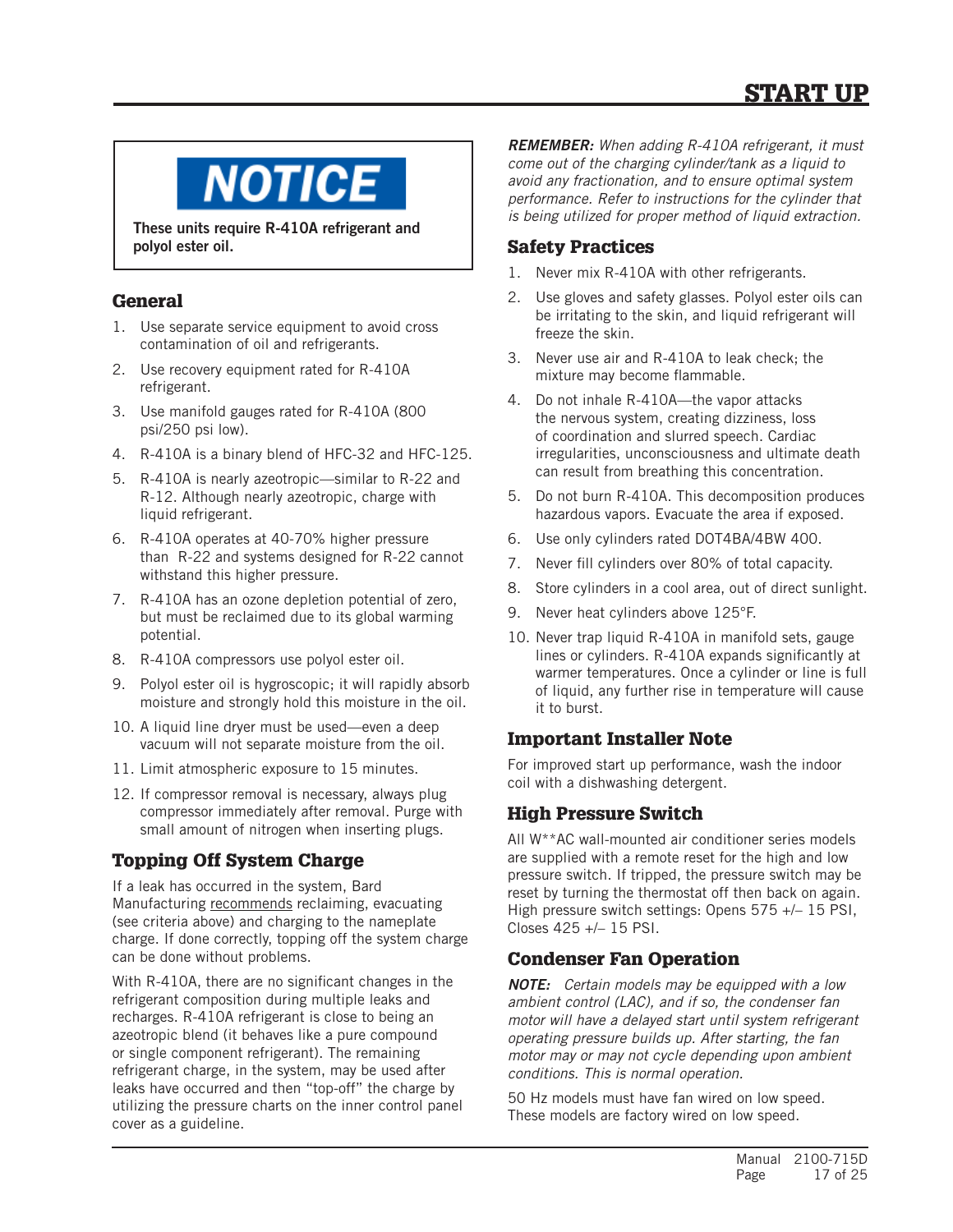# Service Hints

- 1. Caution owner/operator to maintain clean air filters at all times and also not to needlessly close off supply and return air registers. This reduces airflow through the system, which shortens equipment service life as well as increasing operating costs.
- 2. Check all power fuses or circuit breakers to be sure they are the correct rating.
- 3. Periodic cleaning of the outdoor coil to permit full and unrestricted airflow circulation is essential.

## Sequence of Operation

COOLING – Circuit R-Y1 makes at thermostat pulling in compressor contactor, starting the compressor and outdoor motor. (See *NOTE* under CONDENSER FAN **OPERATION** on page 17 concerning models equipped with low ambient control.) The G (indoor motor) circuit is automatically completed by the thermostat on any call for cooling operation or can be energized by manual fan switch on subbase for constant air circulation. On a call for heating, circuit R-W1 makes at the thermostat pulling in heat contactor for the strip heat and blower operation.

#### Balanced Climate<sup>™</sup> Mode

Balanced Climate™ is a great comfort feature that can easily be applied under any normal circumstances. If the Bard air conditioning system is being set up in a typical environment where 72°F is the lowest cooling setpoint, remove the Y1/Y2 jumper and install a 2-stage cooling thermostat. This will increase the humidity removal up to 35% and provide a much more comfortable environment.

If the application is likely to require air conditioning operation below 60°F outdoor conditions, a low ambient control (LAC) kit must be installed. The LAC kit is equipped with an outdoor temperature switch that disables Balanced Climate mode when the outdoor temperature drops below 50°F. This prevents potential evaporator coil freeze up issues. The LAC kit also comes with an evaporator freeze protection thermostat that cuts out the compressor if the evaporator begins to freeze up.

#### If the unit is being installed with any ventilation package, a Bard LAC kit must be installed. Failure to utilize an LAC with any air conditioner can cause coil freeze up.

Balanced Climate can readily be applied to duct-free (supply and return air grille) applications. It may also be applied to ducted applications with **limited static** of 0.10" ESP (total including both supply and return statics). Consult Bard Application Engineering for details prior to implementation.

*CAUTION: Balanced Climate is not a replacement for a dehumidification (hot gas reheat) unit for extreme applications, but rather an enhancement feature for limited climates and applications.*

# Vent Connection Plug

All units are equipped with a vent connection plug in the side of the control panel for the different ventilation packages to plug in to. If the compressor will not start and there is no "Y1" at the compressor control module, first check to make sure that either the optional vent is plugged into the vent connection plug or the supplied jumper plug is in place. The unit will not operate without anything plugged in. This plug is located on the side of the control panel behind the front vent door (behind the filter access door). If the unit is supplied with a factory-installed vent package, it will be plugged in but the jumper plug will also be tethered next to the connection for troubleshooting purposes, if necessary.

# Compressor Control Module

The compressor control module (CCM) is standard on all models covered by this manual.

#### Features

Delay-on-Make Timer Short Cycle Protection/Delay-on-Break Low Pressure Detection High Pressure Detection LPC and HPC Status LEDs Test Mode Brownout Protection with Adjustment

#### Delay-on-Make Timer

A delay-on-make timer is included to be able to delay startup of the compressor. This is desired when more than one unit is on a structure so that all of the units do not start at the same time which could happen after a power loss or building shutdown. The delayon-make time period is 2 minutes plus 10% of the delay-on-break time period. To ensure that all of the units do not start at the same time, adjust the delayon-break timer on each unit to a slightly different delay time.

#### Short Cycle Protection/Delay-on-Break

An anti-short cycle timer is included to prevent short cycling the compressor. This is adjustable from 30 seconds to 5 minutes via the adjustment knob (see Figure 9). Once a compressor call is lost, the time period must expire before a new call will be initiated.

#### Low Pressure Detection

Low pressure switch monitoring allows for a lockout condition in a situation where the switch is open. If the low pressure switch remains open for more than 2 minutes. the CCM will de-energize the compressor for the delay-on-break time. If the switch closes again, it will then restart the compressor. If the switch trips again during the same Y call, the compressor will be de-energized and the alarm terminal will be energized indicating an alarm. The blue LED will light and stay on until power is cycled to the control or a loss of voltage is present at Y terminal for more than  $\frac{1}{2}$  second.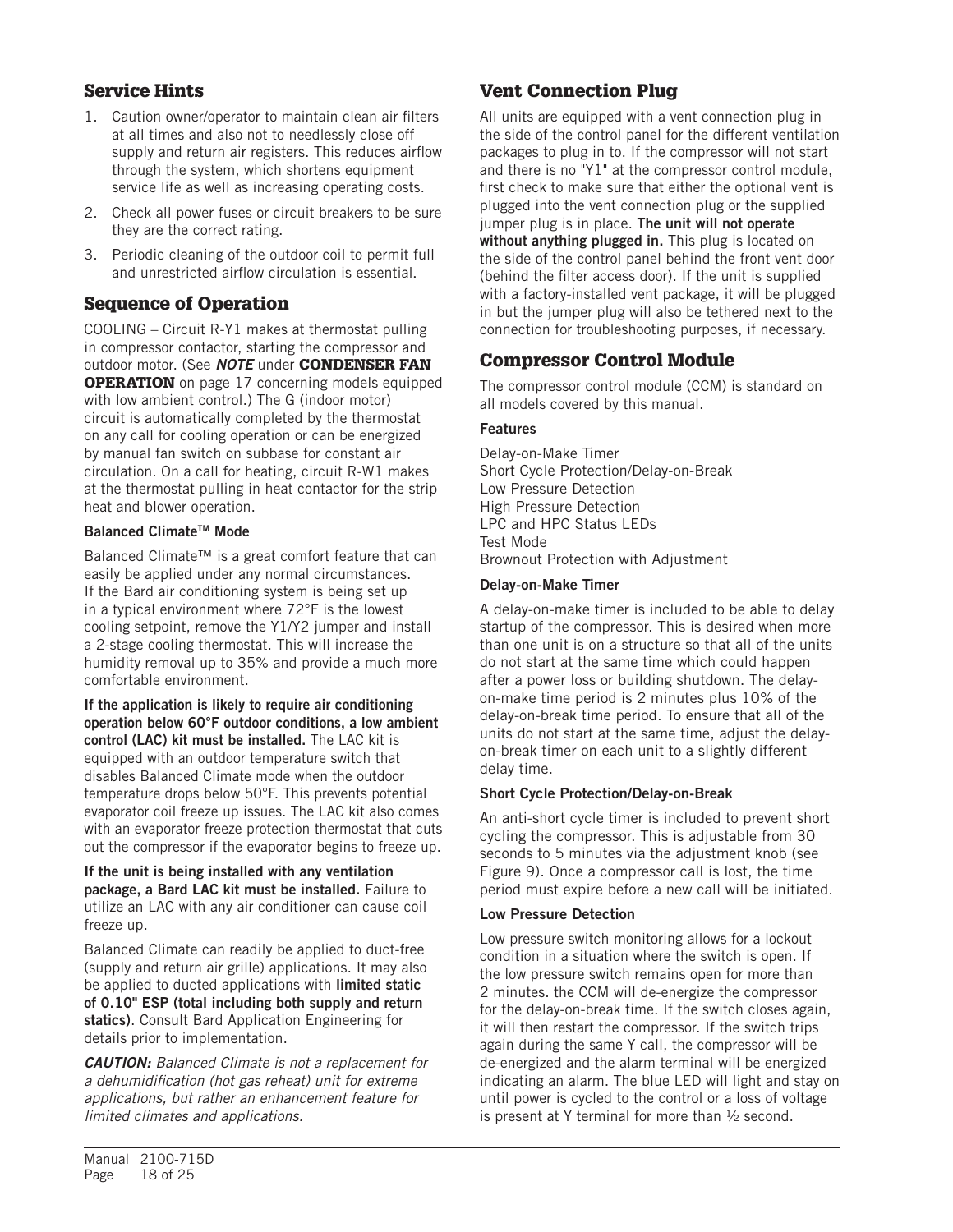#### High Pressure Detection

High pressure switch monitoring allows for a lockout condition in a situation where the switch is open. If the high pressure switch opens, the CCM will deenergize the compressor. If the switch closes again, it will then restart the compressor after the delayon-break setting has expired on the device. If the switch trips again during the same thermostat call, the compressor will be de-energized and the alarm terminal will be energized indicating an alarm. The red LED will light and stay on until power is cycled to the control or a loss of voltage is present at Y terminal for more than ½ second.

#### Test Mode

By rapidly rotating the potentiometer (POT) clockwise (see Figure 9), all timing functions will be removed for testing.

The conditions needed for the unit to enter test mode are as follows: POT must start at a time less than or equal to the 40 second mark. The POT must then be rapidly rotated to a position greater than or equal to the 280 second mark in less than 1/4 second. Normal

operation will resume after power is reset or after the unit has been in test mode for at least 5 minutes.

#### Brownout Protection with Adjustment

Brownout protection may be necessary if the utility power or generator power has inadequate power to prevent the voltage from dropping when the compressor starts. This is rare but can happen if the generator is undersized at the site or if the site is in a remote location far from the main power grid. Under normal circumstances, allowing the brownout to be ignored for a time period should not be needed. The 8201-169 is shipped with all the DIP switches in the 'off' or 'do not ignore' position (see Figure 9).

If ignoring the brownout is needed because of the above conditions, three preset timers can be set by DIP switches in order to delay signaling a power brownout for a specific length of time after compressor contactor is energized. This allows the compressor a time period to start even if the voltage has dropped and allows the voltage to recover. This delay only happens when the CC terminal energizes. The delay can be set to 1 second (A DIP switch), 5 seconds (B DIP switch) or 10



FIGURE 9 8201-169 Compressor Control Module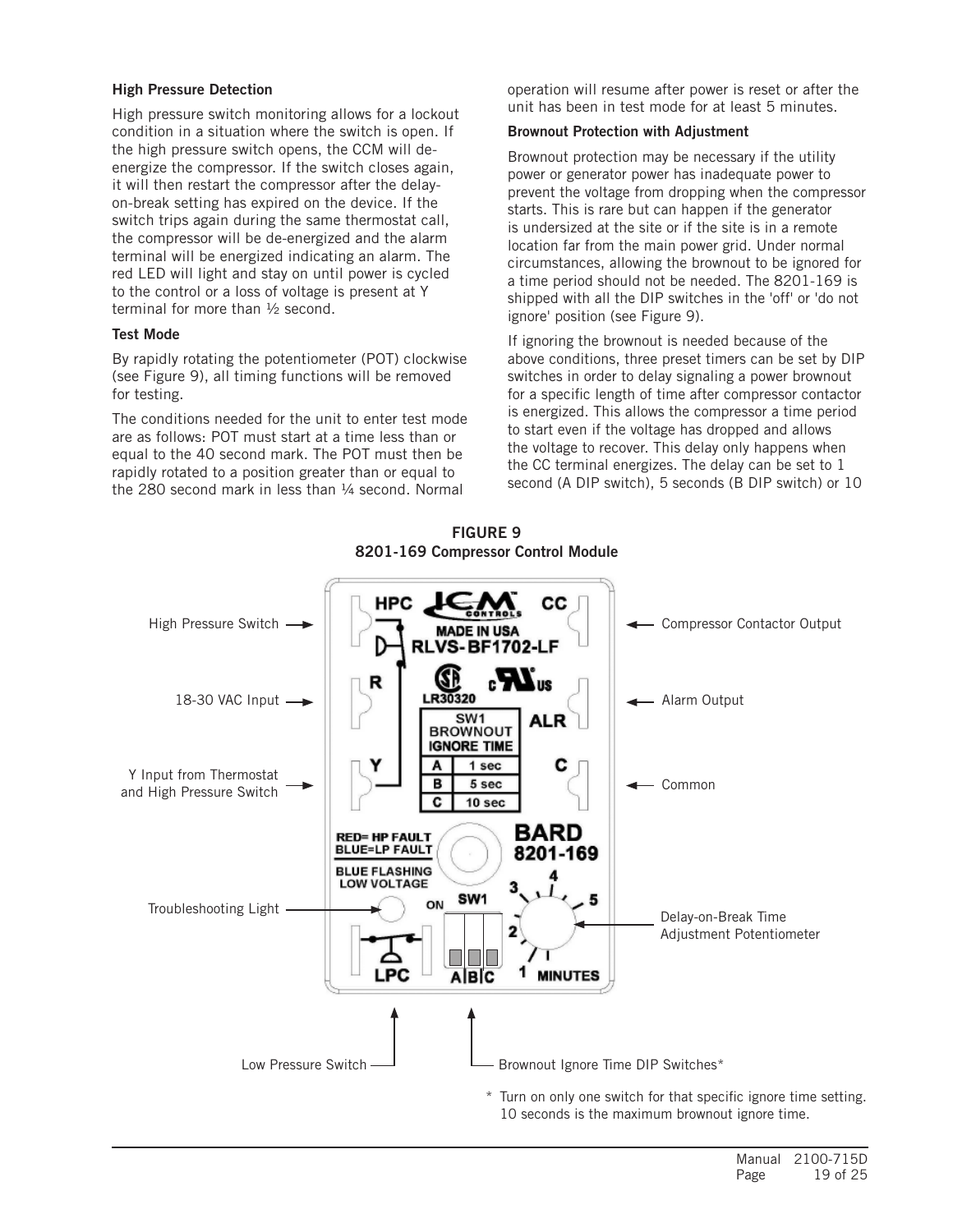seconds (C DIP switch); time is not cumulative—only the longest setting will apply. If the voltage recovers during the brownout delay period, the compressor will start.

If a brownout condition is detected by the 8201-169, the troubleshooting light will flash blue. The light will continue to flash until the cooling call is satisfied or power is removed from the Y terminal. This condition does not prevent operation, it only indicates that a brownout condition was present at some point during the cooling call. If a brownout condition is detected, CC will be de-energized and will retry after the delayon-make timer is satisfied; this process will continue until call is satisfied.

If user chooses the 'do not ignore' position when the site has inadequate utility or generator power, this could lead to the compressor never starting. The control will see the brownout immediately and not start.

A common scenario and one that has been seen in the field is when a unit or units switches from utility power to generator power. With slower transfer switches, the time delay between the utility power and generator power didn't cause a problem. The units lost power, shut off and came back on line normally. With the introduction of almost instantaneous transfer switches, the millisecond long power glitch can be enough that the compressor will start to run backwards. In this scenario, the CCM will catch this and restart the units normally.

## Pressure Service Ports

High and low pressure service ports are installed on all units so that the system operating pressures can be observed. Pressure tables covering all models can be found on page 22. It is imperative to match the correct pressure table to the unit by model number.

This unit employs high-flow Coremax valves instead of the typical Shrader type valves.

#### *WARNING! Do NOT use a Schrader valve core removal tool with these valves. Use of such a tool could result in eye injuries or refrigerant burns!*

To change a Coremax valve without first removing the refrigerant, a special tool is required which can be obtained at www.fastestinc.com/en/SCCA07H. See the replacement parts manual for replacement core part numbers.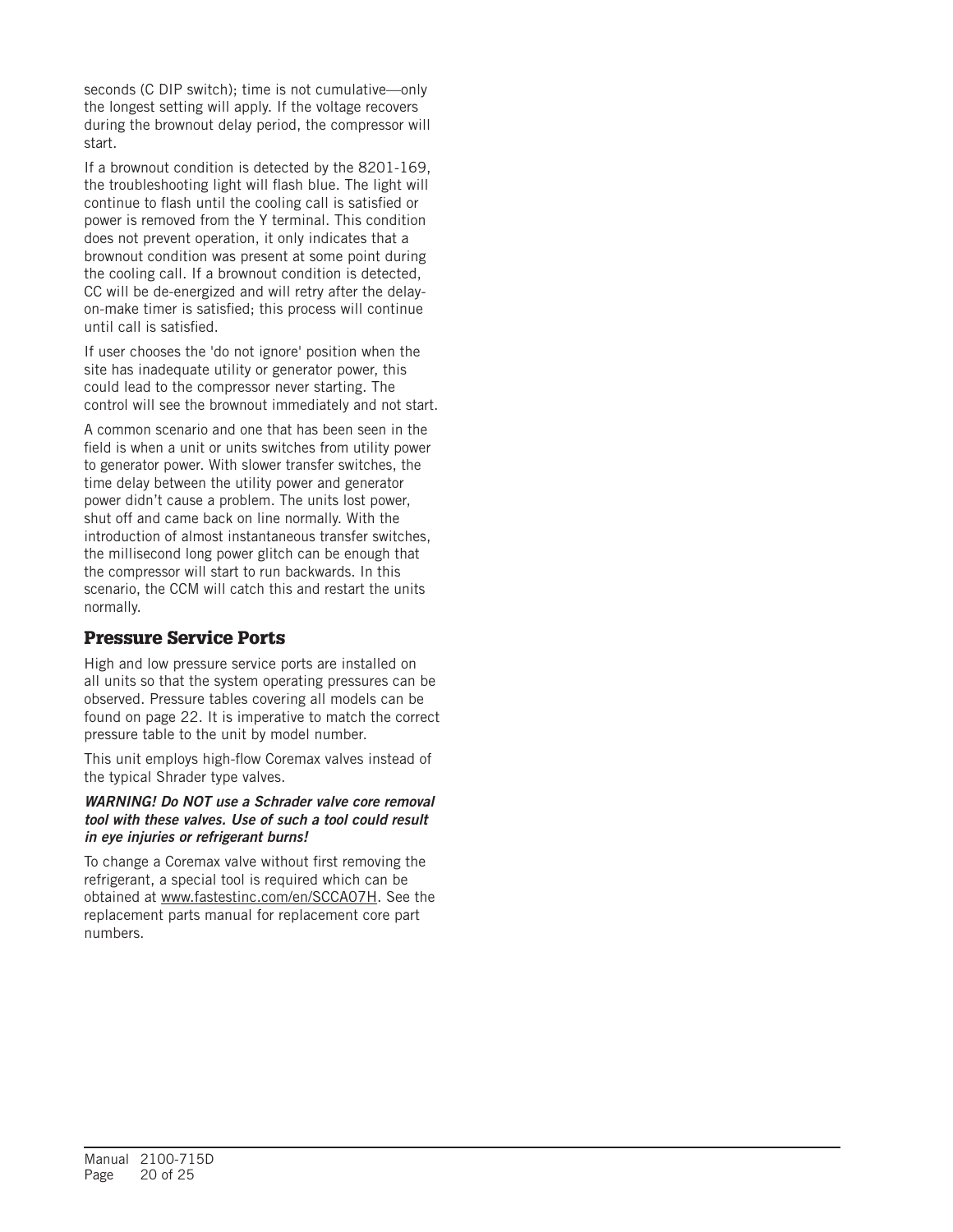## Fan Blade Setting Dimensions

Shown in Figure 10 is the correct fan blade setting for proper air delivery across the outdoor coil. Refer to Table 5 for unit specific dimension.

Any service work requiring removal or adjustment in the fan and/or motor area will require that the dimensions below be checked and blade adjusted in or out on the motor shaft accordingly.

# FIGURE 10 Fan Blade Setting



TABLE 5 Fan Blade Dimensions

| <b>Model</b>       | <b>Dimension</b> |  |  |  |  |  |
|--------------------|------------------|--|--|--|--|--|
| W <sub>12</sub> AR | 2.25"            |  |  |  |  |  |

# R-410A Refrigerant Charge

This unit was charged at the factory with the quantity of refrigerant listed on the serial plate. AHRI capacity and efficiency ratings were determined by testing with this refrigerant charge quantity.

The following pressure table shows nominal pressures for the units. Since many installation specific situations can affect the pressure readings, this information should only be used by certified technicians as a guide for evaluating proper system performance. They shall not be used to adjust charge. If charge is in doubt, reclaim, evacuate and recharge the unit to the serial plate charge.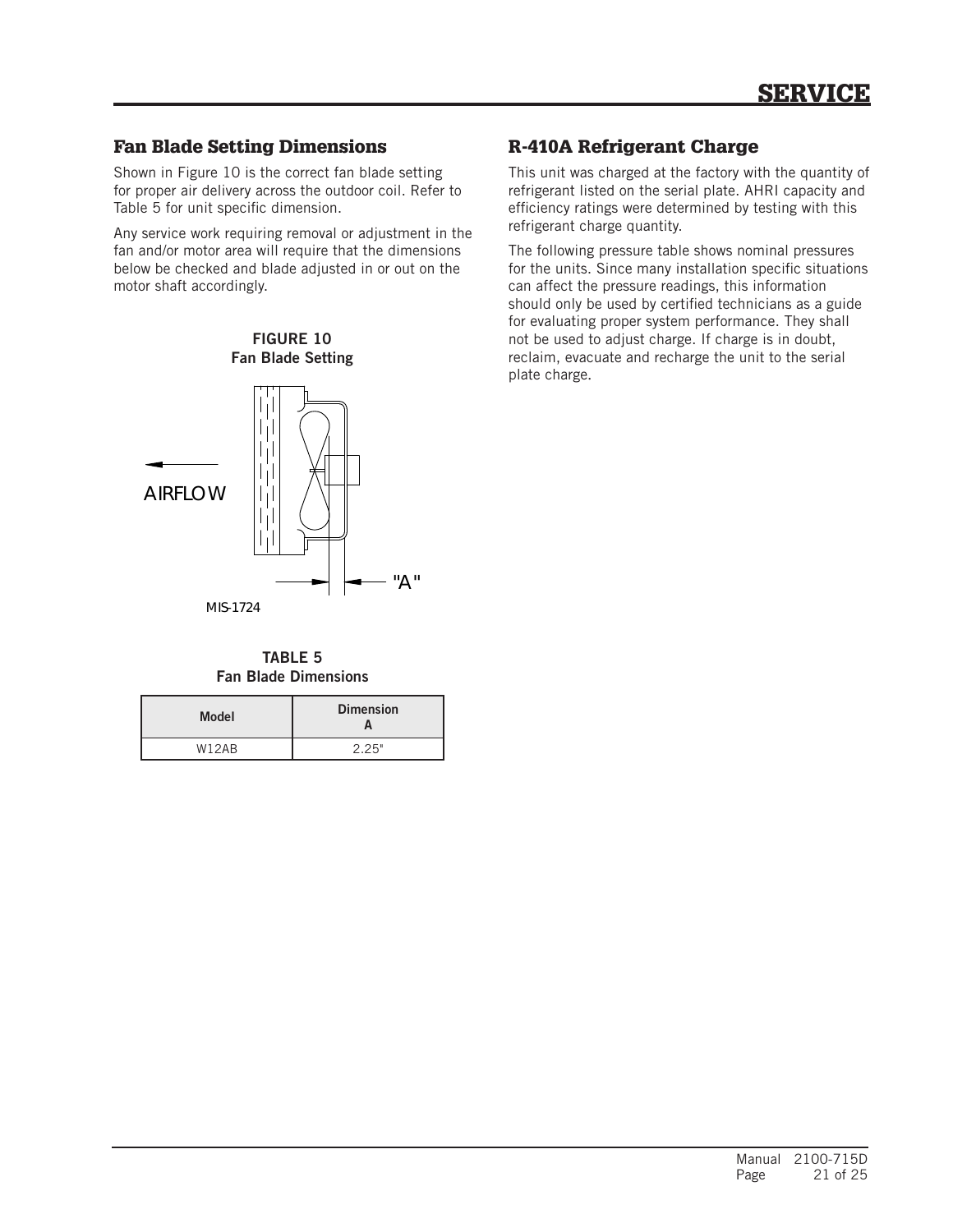#### TARI F 6 Cooling Pressure – Standard Airflow

| Air Temperature Entering Outdoor Coil °F |  |  |
|------------------------------------------|--|--|
|                                          |  |  |

| <b>Model</b> | Return Air Temp<br>(DB/WB) | <b>Pressure</b>       | 75         | 80         | 85         | 90         | 95         | 100        | 105        | 110        | 115                    | 120        | 125        | 131        |
|--------------|----------------------------|-----------------------|------------|------------|------------|------------|------------|------------|------------|------------|------------------------|------------|------------|------------|
| <b>W12AB</b> | 75/62                      | Low Side<br>High Side | 126<br>292 | 129<br>313 | 131<br>335 | 133<br>357 | 136<br>381 | 138<br>404 | 140<br>429 | 143<br>454 | 145<br>48 <sub>C</sub> | 147<br>507 | 149<br>534 | 152<br>568 |
|              | 80/67                      | Low Side<br>High Side | 135<br>299 | 137<br>321 | 140<br>343 | 143<br>367 | 145<br>390 | 148<br>415 | 150<br>440 | 152<br>466 | 155<br>492             | 157<br>520 | 160<br>548 | $-$        |
|              | 85/72                      | Low Side<br>High Side | 140<br>310 | 142<br>332 | 145<br>355 | 148<br>379 | 150<br>404 | 153<br>429 | 155<br>455 | 158<br>482 | 160<br>510             | 153<br>538 | 165<br>567 | $-$        |

Low side pressure  $\pm$  4 PSIG

High side pressure  $\pm$  10 PSIG

Tables are based upon rated CFM (airflow) across the evaporator coil. If there is any doubt as to correct operating charge being in the system, the charge should be removed and system evacuated and recharged to serial plate charge weight.

*NOTE: Pressure table based on high speed condenser fan operation. If condensing pressures appear elevated check condenser fan wiring. See "Condenser Fan Operation".*

*\* Operating at these conditions would be outside the compressor operating envelope and is not recommended.*

TABLE 7 Cooling Pressure – Balanced Climate Airflow

Air Temperature Entering Outdoor Coil °F

| <b>Model</b> | <b>Return Air Temp</b><br>(DB/WB) | <b>Pressure</b>       | 75         | 80         | 85         | 90         | 95         | 100        | 105        | 110        | 115        | 120        | 125        | 131        |
|--------------|-----------------------------------|-----------------------|------------|------------|------------|------------|------------|------------|------------|------------|------------|------------|------------|------------|
| <b>W12AB</b> | 75/62                             | Low Side<br>High Side | 120<br>285 | 122<br>306 | 124<br>328 | 127<br>350 | 129<br>373 | 132<br>397 | .34<br>422 | 136<br>447 | 39ء<br>473 | 141<br>500 | 143<br>527 | 146<br>561 |
|              | 80/67                             | Low Side<br>High Side | 128<br>293 | 131<br>314 | 133<br>336 | 136<br>359 | 138<br>383 | 141<br>407 | 143<br>432 | 146<br>458 | 148<br>485 | 151<br>513 | 153<br>541 | $\sim$     |
|              | 85/72                             | Low Side<br>High Side | 133<br>303 | 135<br>325 | 138<br>348 | 140<br>372 | 143<br>396 | 146<br>422 | 148<br>448 | 151<br>474 | 153<br>502 | 156<br>531 | 159<br>560 | --         |

Low side pressure  $\pm$  4 PSIG High side pressure  $\pm$  10 PSIG

Tables are based upon Balanced Climate CFM (airflow) across the evaporator coil. If there is any doubt as to correct operating charge being in the system, the charge should be removed and system evacuated and recharged to serial plate charge weight.

*NOTE: Pressure table based on high speed condenser fan operation. If condensing pressures appear elevated check condenser fan wiring. See "Condenser Fan Operation".*

*\* Operating at these conditions would be outside the compressor operating envelope and is not recommended.*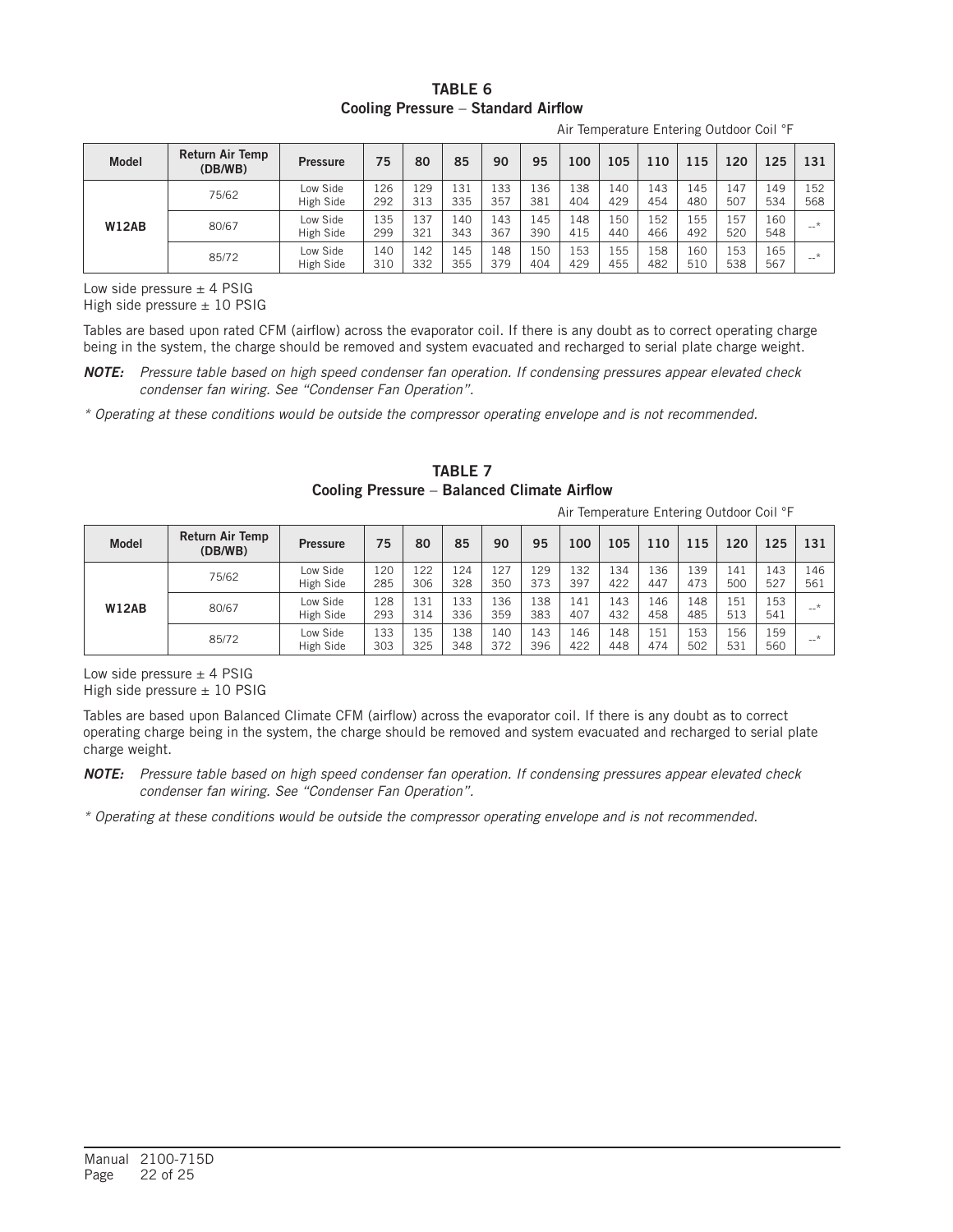#### TABLE 8 Electrical Specifications

|                              |                               |                                    |                                    | <b>Single Circuit</b>                                |                                                         |                                     |
|------------------------------|-------------------------------|------------------------------------|------------------------------------|------------------------------------------------------|---------------------------------------------------------|-------------------------------------|
| <b>MODEL</b>                 | Rated Volts &<br><b>Phase</b> | No. Field Power<br><b>Circuits</b> | <b>Minimum Circuit</b><br>Ampacity | (2)<br><b>Maximum External</b><br>Fuse or Ckt. Brkr. | $\circled{3}$<br><b>Field Power</b><br><b>Wire Size</b> | $\circled{3}$<br><b>Ground Wire</b> |
| W12AB-A0Z<br>A03<br>A05      | 230/208-1                     |                                    | 9<br>20<br>28                      | 15<br>20<br>30                                       | 14<br>12<br>10                                          | 14<br>12<br>10                      |
| W12AB-K00<br>K02             | 115-1                         |                                    | 17<br>28                           | 30<br>30                                             | 10<br>10                                                | 10<br>10                            |
| W12AB-D0Z<br>D <sub>03</sub> | 240/220-1                     |                                    | 9<br>20                            | 15<br>20                                             | 14<br>12                                                | 14<br>12                            |

 These "Minimum Circuit Ampacity" values are to be used for sizing the field power conductors. Refer to the National Electrical code (latest version), Article 310 for power conductor sizing. *CAUTION: When more than one field power circuit is run through one conduit, the conductors must be derated. Pay special attention to note 8 of Table 310 regarding Ampacity Adjustment Factors when more than three (3) current carrying conductors are in a raceway.*

Maximum size of the time delay fuse or circuit breaker for protection of field wiring conductors.

Based on 75°copper wire. All wiring must conform to the National Electrical Code and all local codes.

*NOTE: The Maximum Overcurrent Protection (MOCP) value listed is the maximum value as per UL 1995 calculations for MOCP (branchcircuit conductor sizes in this chart are based on this MOCP). The actual factory-installed overcurrent protective device (circuit breaker) in this model may be lower than the maximum UL 1995 allowable MOCP value, but still above the UL 1995 minimum calculated value or Minimum Circuit Ampacity (MCA) listed.*

*IMPORTANT: While this electrical data is presented as a guide, it is important to electrically connect properly sized fuses and conductor wires in accordance with the National Electrical Code and all local codes.*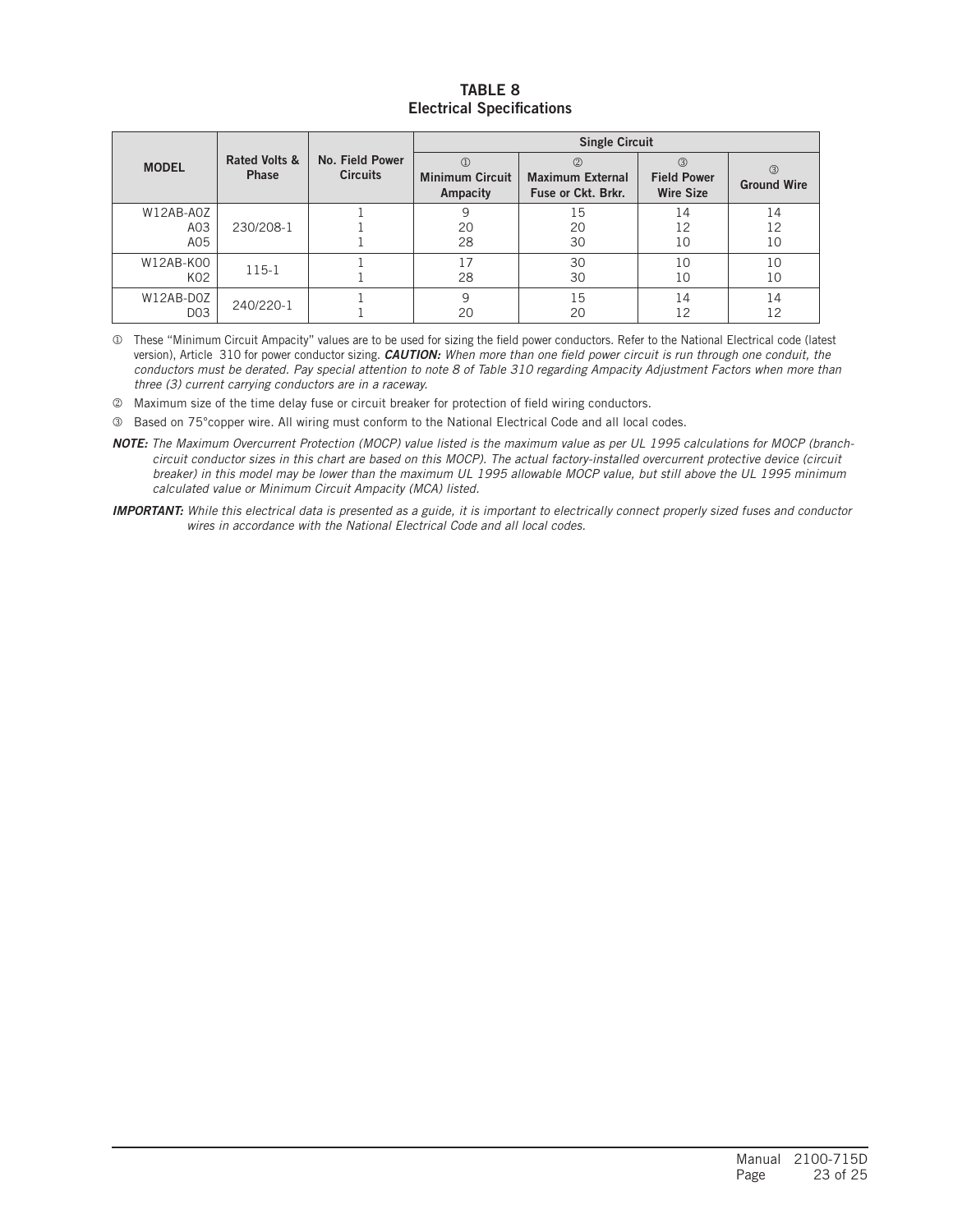# Setting Unit Airflow

The unit is set from the factory at the default speed. The unit has two selectable cooling speed taps that can be utilized. The default speed is the lowest cooling speed. The higher speed tap can be used for higher duct static applications so that the unit can maintain the recommended airflow as shown in Table 9. The higher speed can also be used when higher sensible cooling is desired. To change to the higher speed tap, replace the blue wire on the blower relay with the black wire. Refer to Table 11 for the corresponding airflow of each tap. Set the unit duct static based on the highest airflow that the unit will run at.

TABLE 9 Recommended Airflow

| <b>Model</b>                   | <b>Nominal</b><br>Rated<br>CFM* | <b>Nominal</b><br>Rated<br>ESP* | <b>Recommended</b><br><b>Airflow Range</b> | Factory<br><b>Speed</b><br><b>Connection</b> |
|--------------------------------|---------------------------------|---------------------------------|--------------------------------------------|----------------------------------------------|
| W <sub>12</sub> A <sub>R</sub> | 425                             | 0.1                             | $350 - 475$                                | Default                                      |

\* Rated CFM and ESP on factory speed connection.

*NOTE: Be sure to adjust the system static or blower speed to maintain airflows above the minimum recommendations to prevent freeze up conditions if Balanced Climate mode is activated.*

Do not operate the unit in Balanced Climate mode if running high static applications as indicated in the blower performance table. If Balanced Climate mode is activated as described on page 13, the unit will run in this mode at all times unless there is a call for ventilation, electric heat or 2nd stage cooling from a 2-stage thermostat. At that time, the unit will automatically activate a higher speed tap.

#### Blower Speeds

The ECM motor blower has three direct taps that are available for the motor, and are selected through different unit modes of operation. These modes are energized by 24VAC signals from the low voltage terminal block located inside the control panel by a thermostat or other controlling device.

Multiple motor speed taps may be energized simultaneously by 24VAC power during different modes of operation. The highest number speed tap energized takes priority with 3 being the highest and 1 being the lowest. See Table 10 for the corresponding blower speeds with the different modes of operation.

#### *Speed Tap 1 – Balanced Climate*

Speed tap 1 is set as a lower than rated speed in the ECM motor. In order for Balanced Climate speed to be used during compressor cooling mode, the jumper between Y1 and Y2 must be removed. This means that if speed tap 1 is energized, the airflow amount will be lower than default airflow. Tap 1 is used when Balanced Climate is called for by energizing the Y1 terminal of the low voltage terminal block with 24VAC. Speed tap 1 is overridden if taps 2 or 3 are energized.

#### *Speed Tap 2 – Default Cooling & Heating*

Speed tap 2 is set for rated speed in the motor. This means that if speed tap 2 is energized, the airflow amount will be the default airflow. Tap 2 is used by default when cooling is called for by energizing the Y1 terminal of the low voltage terminal block with 24VAC. The unit is shipped with the jumper between Y1 and Y2 installed and it must be removed to use Balanced Climate mode.

#### *Speed Tap 3 – Optional HI Cooling & Heating*

Speed tap 3 is set to the highest speed in the ECM motor. This is a user-selectable airflow amount that will provide the highest rated airflow. Tap 3 is used for cooling operation if the blue wire is replaced with the black wire on the blower relay.

| Unit<br><b>Operation</b>        | Thermostat Inputs - 24VAC |                   |                   |    |   |   |                   | <b>Speed Taps</b> | <b>Blower Speed</b>     | <b>Compressor</b><br><b>Operation</b> |
|---------------------------------|---------------------------|-------------------|-------------------|----|---|---|-------------------|-------------------|-------------------------|---------------------------------------|
|                                 | G                         | <b>Y1</b>         | <b>Y2</b>         | W1 | A | D | $2 - 31$          |                   |                         |                                       |
| Blower Only                     | ᄉ                         |                   |                   |    |   |   |                   | Χ                 | Vent/Blower Only        | Off                                   |
| <b>Balanced Climate Cooling</b> | Χ                         | $\checkmark$<br>⋏ |                   |    |   |   | Χ                 |                   | <b>Balanced Climate</b> | On                                    |
| Full Load Cool                  | v                         | X                 | $\checkmark$<br>ᄉ |    |   |   | $\checkmark$<br>ᄉ | χ                 | Lo/Hi                   | On                                    |
| 1st Stage Heat                  |                           |                   |                   | X  |   |   |                   | ᄉ                 | Lo/Hi                   | Off                                   |

TABLE 10 Blower Speeds for Unit Operational Modes

Fan speed is selectable through the blower relay. LO (default) or HI speeds can be used.